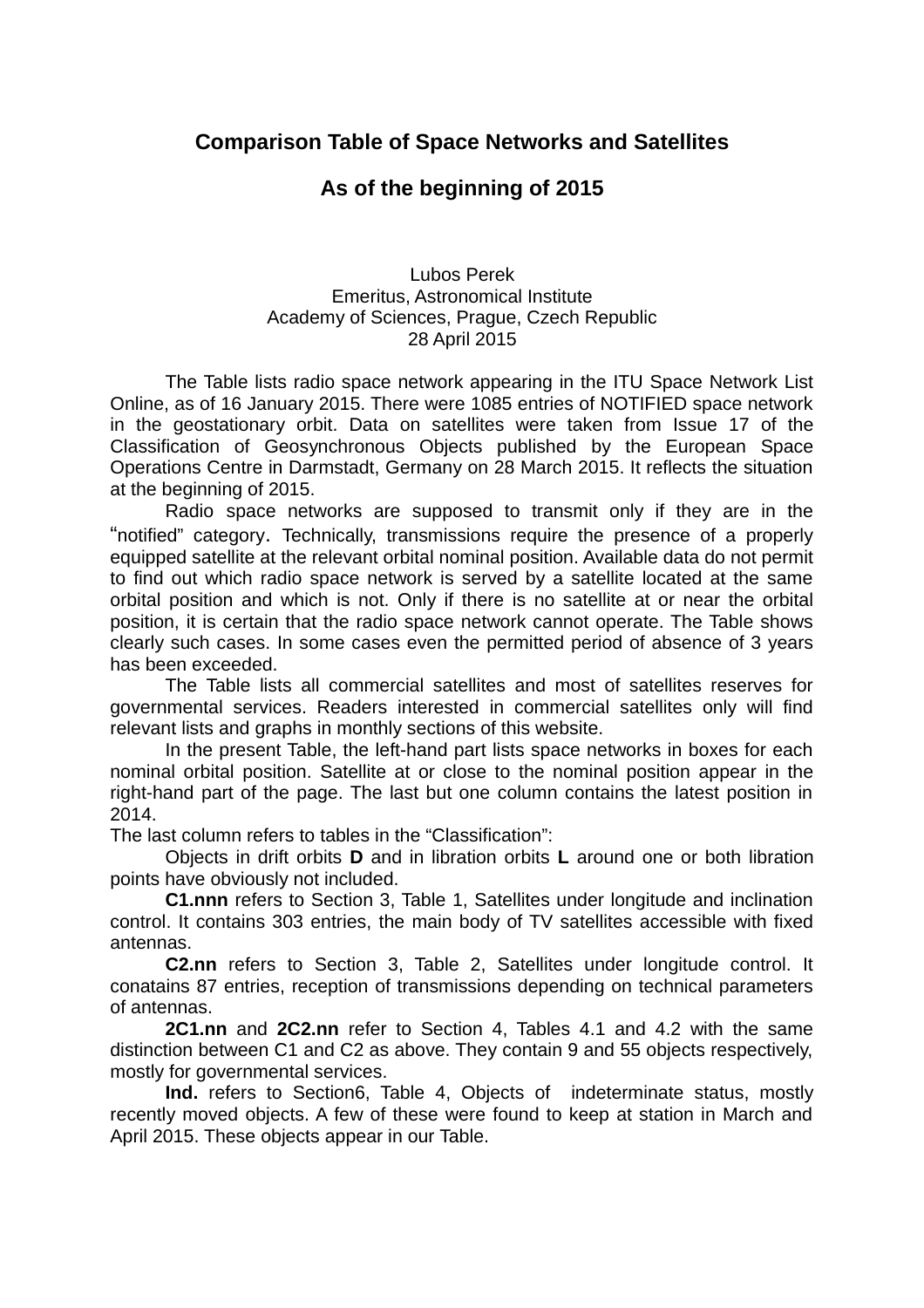|                           | <b>Comparison Table of Space Networks ans Satellites</b><br>Version of 28 April 2015 |                                  |                          |                                   |                         |                           |  |
|---------------------------|--------------------------------------------------------------------------------------|----------------------------------|--------------------------|-----------------------------------|-------------------------|---------------------------|--|
|                           |                                                                                      | <b>Space Networks</b>            |                          | <b>Satellites</b>                 |                         |                           |  |
| Nominal Admin.            |                                                                                      | <b>Space Network Name</b>        |                          | <b>COSPAR Int. Satellite Name</b> | <b>Longitude Source</b> |                           |  |
| Longitude<br>0.00 E F/ESA |                                                                                      | <b>MSG</b>                       | Designation<br>2012-035B | MSG 3 (Meteosat 10                | 0.5W                    | C1.303                    |  |
|                           | <b>USA</b>                                                                           | USCID-A1                         |                          |                                   |                         |                           |  |
| 1.00 E                    | <b>RUS</b>                                                                           | TOR-15M                          |                          |                                   |                         |                           |  |
|                           | <b>RUS</b>                                                                           | STATSIONAR-22                    |                          |                                   |                         |                           |  |
|                           | <b>RUS</b><br><b>RUS</b>                                                             | VOLNA-21<br>GALS-15              |                          |                                   |                         |                           |  |
| 2.00 E                    | HOL                                                                                  | <b>NSS-20</b>                    |                          |                                   |                         |                           |  |
| 3.00 E                    | F                                                                                    | TELECOM-3C                       |                          | 2010-037\B RASCOM-QAF1R           | 2.9 E                   | C1.1                      |  |
|                           | F                                                                                    | SYRACUSE-3E                      | 2014-030A                | EUTELSAT 3B                       | 3.1 E                   | C1.2                      |  |
|                           | F<br>F                                                                               | VIDEOSAT-8-KU-C<br>SYRACUSE-31E  |                          |                                   |                         |                           |  |
|                           | F                                                                                    | TELECOM-4C                       |                          |                                   |                         |                           |  |
|                           | F                                                                                    | GEOSAT-3E                        |                          |                                   |                         |                           |  |
|                           | F                                                                                    | TELECOM-2C                       |                          |                                   |                         |                           |  |
| 4.00 E                    | <b>USA</b><br><b>USA</b>                                                             | MILSTAR 13<br>USGAE-2            | 2002-040B                | MSG 1 (Meteosat 8), i=3.8         | 3.8 E                   | C2.1                      |  |
|                           | F.                                                                                   | F-SAT-KU2-E-4E                   |                          |                                   |                         |                           |  |
|                           | F/EUT                                                                                | EUTELSAT 2-4E                    |                          |                                   |                         |                           |  |
|                           | F/EUT                                                                                | EUTELSAT 3-4E                    |                          |                                   |                         |                           |  |
| 4.80 E<br>5.00 E          | S                                                                                    | SIRIUS-2<br>SIRIUS-3B            | 2007-057A<br>2012-036A   | Sirius 4<br>SES-5                 | 4.8 E<br>5.0 E          | C1.3<br>C1.4              |  |
|                           | S<br>S/NOT                                                                           | TELE-X                           |                          |                                   |                         |                           |  |
|                           | <b>LUX</b>                                                                           | LUX-G3-2                         |                          |                                   |                         |                           |  |
|                           | S                                                                                    | SIRIUS-P                         |                          |                                   |                         |                           |  |
|                           | USA<br>S                                                                             | USMB-5                           |                          |                                   |                         |                           |  |
|                           | S                                                                                    | SIRIUS-5E<br>SIRIUS-5E-2         |                          |                                   |                         |                           |  |
| 5.50 E                    |                                                                                      | CTI/RAS RASCOM-C                 |                          |                                   |                         |                           |  |
| 6.00 E                    | G                                                                                    | SKYNET-4B                        |                          |                                   |                         |                           |  |
|                           | G                                                                                    | SKYNET-4A                        |                          |                                   |                         |                           |  |
| 7.00 E                    | G<br>F/EUT                                                                           | SKYNET-5C<br>EUTELSAT 2-7E       | 2007-007B<br>2004-008A   | Skynet 5A<br>Eutelsat W3A         | 5.9 E<br>7.0 E          | C <sub>1.5</sub><br>C1.6  |  |
|                           | <b>F[EUT</b>                                                                         | EUTELSAT 3-7E                    | 2013-022A                | Eutelsat 3D                       | 7.0 E                   | C1.7                      |  |
|                           | F/EUT                                                                                | EUTELSAT-KA-7E                   |                          |                                   |                         |                           |  |
|                           | F/EUT                                                                                | EUTELST/B1/7E                    |                          |                                   |                         |                           |  |
|                           | F<br>F/EUT                                                                           | F-SAT-KU2-E-7E<br>EUTELSAT 1-3   |                          |                                   |                         |                           |  |
|                           | F                                                                                    | F-SAT-KA-E-7E                    |                          |                                   |                         |                           |  |
|                           | USA                                                                                  | USMB-5                           |                          |                                   |                         |                           |  |
| 8.00 E                    | <b>RUS</b>                                                                           | TOR-8M                           | 1997-008A                | USA 130 (DSP F18), i=11.8         | 7.7 E                   | 2C2.1                     |  |
|                           | RUS<br><b>RUS</b>                                                                    | GALS-7<br>STATSIONAR-18          |                          |                                   |                         |                           |  |
|                           | <b>RUS</b>                                                                           | VOLNA-15                         |                          |                                   |                         |                           |  |
| 8.50 E                    | <b>USA</b>                                                                           | USGON-2                          |                          |                                   |                         |                           |  |
| 9.00 E                    | F                                                                                    | F-SAT-KA-E-9E                    | 2010-019A                | <b>KA-SAT</b>                     | 9.0 E                   | C1.8                      |  |
| 10.00 E                   | F.<br><b>F/EUT</b>                                                                   | EDRS-1<br>EUTELSAT2-10E          | 2006-007B<br>2009-016A   | Hot Bird 7A<br>Eutelsat W2A       | 9.0 E<br>10.0 E         | C1.9<br>C1.11             |  |
|                           | F/EUT                                                                                | EUTELSAT3-10E                    |                          |                                   |                         |                           |  |
|                           | BEL                                                                                  | SATCOM-4/10 E                    |                          |                                   |                         |                           |  |
|                           | F/ESA                                                                                | MSG-S1                           |                          | 2005-049B MSG 2 (METEOSAT 9)      | 9.5E                    | C1.10                     |  |
|                           | F<br>F                                                                               | 3GSAT-G17R<br>F-SAT-C-E-10E      |                          |                                   |                         |                           |  |
|                           | F                                                                                    | F-SAT-KU-2-E-10E                 |                          |                                   |                         |                           |  |
|                           | F                                                                                    | F-SAT-S-E-10E                    |                          |                                   |                         |                           |  |
| 11.50 E                   | G<br>$\mathbf{L}$                                                                    | INTELSAT N KA 11.5E<br>SICRAL-3H | 2009-020A                |                                   |                         |                           |  |
| 11.80 E<br>12.00 E        | <b>RUS</b>                                                                           | TOR-18M                          | 2009-010A                | Sicral 1B<br>Raduga-1             | 11.9 E<br>11.4 E        | 2C1.1<br>C <sub>2.2</sub> |  |
|                           | <b>RUS</b>                                                                           | GALS-17                          |                          |                                   |                         |                           |  |
|                           | <b>RUS</b>                                                                           | VOLNA-27                         |                          |                                   |                         |                           |  |
|                           | <b>RUS</b><br><b>RUS</b>                                                             | STATSIONAR-27                    |                          |                                   |                         |                           |  |
| 13.00 E                   | F/EUT                                                                                | PROGNOZ-2<br>EUTELSAT 2-13E      | 2008-065A                | Hot Bird 9                        | 13.0 E                  | C1.12                     |  |
|                           | F/EUT                                                                                | EUTELSAT 3-13E                   | 2006-032A                | Hot Bird 8                        | 13.0 E                  | C1.13                     |  |
|                           | F/EUT                                                                                | EUTELSAT-B1-13E                  | 2009-008B                | Atlantic Bird 4A                  | 13.0 E                  | C1.14                     |  |
|                           | F.                                                                                   | F-SAT-KU2-E-13E                  | 2010-021B                | ComsatBw-2                        | 13.2 E                  | C <sub>1.15</sub>         |  |
|                           | D<br>D                                                                               | GENESIS-11<br>GENESIS-12         |                          |                                   |                         |                           |  |
|                           | F-EUT                                                                                | EUTELSAT-KA-13E                  |                          |                                   |                         |                           |  |
|                           | F.                                                                                   | F-SAT-KA-E-13E                   |                          |                                   |                         |                           |  |
| 14.00 E                   | <b>RUS</b>                                                                           | TOR-12M                          | 2000-019A                | Sesat                             | 14.5 E                  | C <sub>2.3</sub>          |  |
| 15.00 E                   | <b>RUS</b><br><b>RUS</b>                                                             | STATSIONAR-23<br>VOLNA 23        |                          |                                   |                         |                           |  |
|                           | RUS                                                                                  | GALS-12                          |                          |                                   |                         |                           |  |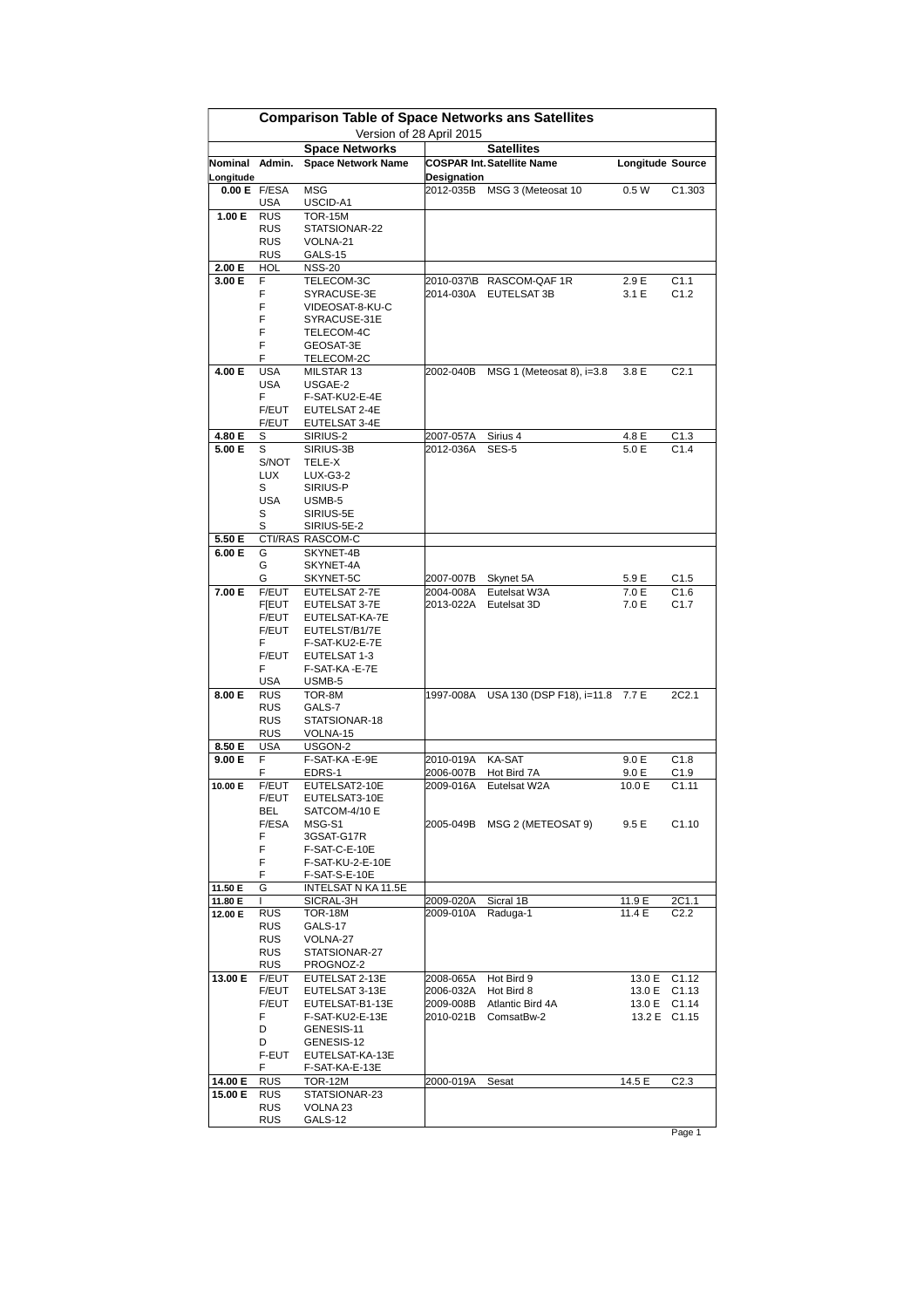| Nominal<br>Longitude | Admin.               | <b>Space Network Name</b>                       | <b>Designation</b>     | <b>COSPAR Int. Satellite Name</b>        | <b>Longitude Source</b> |                    |
|----------------------|----------------------|-------------------------------------------------|------------------------|------------------------------------------|-------------------------|--------------------|
| 16.00 E              | F/EUT                | EUTELSAT 2-16E                                  | 2011-057A              | Eutelsat W3C                             | 16.0 E                  | C1.16              |
|                      | F/EUT                | EUTELSAT 3-16E                                  | 1998-013A              | Hot Bird 4                               | 15.8 E                  | C <sub>2.4</sub>   |
|                      | F.                   | F-SAT-KU-E-16E                                  |                        |                                          |                         |                    |
|                      | F/EUT                | EUTELSAT-KA-16E                                 |                        |                                          |                         |                    |
|                      | F/EUT                | EUTELSAT-B1-16E                                 |                        |                                          |                         |                    |
| 16.20 E              | $\overline{1}$<br>I. | SICRAL-3A<br>SICRAL-2A                          |                        |                                          |                         |                    |
| 16.80 E              | <b>CHN</b>           | CTDRS-2-16.8E                                   | 2012-040A              | Tian Lian 1-03                           | 16.8 E                  | C1.17              |
| 17.00 E              | RUS/IK               | INTERSPUTNIK-17E                                | 2011-074A              | Amos 5                                   | 17.0 E                  | C1.18              |
|                      | RUS/IK               | INTERSPUTNIK-17E-CK                             |                        |                                          |                         |                    |
| 19.00 E              | <b>LUX</b>           | LUX-KA-19E                                      |                        |                                          |                         |                    |
| 19.20 E              | <b>LUX</b>           | GDL-7                                           | 2008-057A              | Astra 1M                                 | 19.2 E                  | C1.19              |
|                      | <b>LUX</b>           | LUX-G3-19.2E                                    | 2006-012A              | Astra 1KR                                | 19.2 E                  | C1.20              |
|                      | <b>LUX</b>           | GDL-6                                           | 2011-041A              | Astra 1N                                 | 19.2 E                  | C1.21              |
| 20.00 E              |                      | ARS/ARB ARABSAT 2-C                             | 2007-016A              | Astra 1L                                 | 19.2 E                  | C1.22              |
|                      |                      | ARS/ARB ARABSAT 5C-20E                          | 2011-049B              | Arabsat 5C                               | 20.0 E                  | C1.23              |
|                      |                      |                                                 |                        |                                          |                         |                    |
| 21.00 E              | <b>USA</b>           | <b>AFRIBSS</b>                                  | 2013-011A<br>1998-063A | USA 241(SBIRS GEO2) 20.6 E<br>AfriStar 1 | 21.0 E                  | 2C2.2<br>C2.5      |
|                      |                      |                                                 | 2014-089A              | Astra 2G                                 | 21.1 E                  | Ind.10             |
| 21.50 E              | F/EUT                | EUTELSAT2-21.5E                                 | 2012-062B              | Eutelsat 21B                             | 21.6 E                  | C1.24              |
|                      | F/EUT                | EUTELSAT3-21.5E                                 |                        |                                          |                         |                    |
|                      | G                    | ARTEMIS-21.5E-NAV                               | 2001-029A              | Artemis                                  | 21.4 E                  | C2.6               |
|                      | F/EUT                | EUTELSAT 1-5                                    |                        |                                          |                         |                    |
|                      | G                    | ARTEMIS-21.5E-DR                                |                        |                                          |                         |                    |
|                      | G                    | ARTEMIS-21.5E-LM                                | 2001-005A              | Sicral, i=5.9                            | 21.9 E                  | 2C2.3              |
| 23.00 E              | <b>RUS</b>           | STATSIONAR-19                                   |                        |                                          |                         |                    |
|                      | <b>RUS</b>           | VOLNA-17                                        |                        |                                          |                         |                    |
| 23.50 E              | <b>RUS</b><br>D      | GALS-8<br><b>DFS II-1</b>                       |                        |                                          |                         |                    |
|                      | D                    | DFS-1                                           |                        |                                          |                         |                    |
|                      | <b>LUX</b>           | LUX-G3-24.2E                                    | 2010-021A              | Astra-3B                                 | 23.4 E                  | C1.25              |
| 24.00 E              | <b>RUS</b>           | TOR-7M                                          |                        |                                          |                         |                    |
| 24.20 E              | <b>LUX</b>           | LUX-24.2E                                       | 2007-056B              | Skynet 5B                                | 24.3 E                  | C1.26              |
| 25.00 E              | G                    | INMARSAT-3 IOR WEST                             | 1998-006B              | Inmarsat-3 F5                            | 24.6 E                  | C2.8               |
|                      | G                    | INMARSAT-4 25E                                  | 2005-044A              | Inmarsat-4 F2                            | 25.1 E                  | C2.9               |
|                      | G                    | ESAT <sub>1</sub>                               | 2013-038A              | Alphasat                                 | 24.9 E                  | C2.7               |
| 25.50 E              | G<br>F/EUT           | INMARSAT-XL1                                    | 2013-044A              | Eshail 1, Eutelsat-25B                   | 25.5 E                  | C1.27              |
|                      | F/EUT                | EUTELSAT 1-8<br>EUTELSAT 3-25.5E                |                        |                                          |                         |                    |
|                      | F                    | F-SAT-KU3-E-25.5E                               |                        |                                          |                         |                    |
| 26.00 E              |                      | ARS/ARB ARABSAT 2-B                             | 2010-025A              | Badr 5                                   | 25.5 E                  | C1.28              |
|                      |                      | ARS/ARB ARABSAT 5-B-26E                         | 2006-051A              | Badr 4                                   | 26.0 E                  | C1.29              |
|                      |                      | ARS/ARB ARABSAT-KU-26E                          | 2008-034B              | Badr 6                                   | 26.0 E                  | C <sub>1.30</sub>  |
|                      |                      | ARS/ARB ARABSAT-EXT-C2                          |                        |                                          |                         |                    |
|                      | <b>IRN</b>           | ZOHREH-2                                        |                        |                                          |                         |                    |
|                      |                      | ARS/ARB ARABSAT 1-B                             |                        |                                          |                         |                    |
| 28.20 E              | <b>LUX</b>           | LUX-28.2E                                       | 1998-050A              | Astra 2A                                 | 28.2 E                  | C1.31<br>C1.32     |
|                      | <b>LUX</b>           | LUX-G3-28.2E                                    | 2012-051A<br>2001-025A | Astra 2F<br>Astra 2C                     | 28.2 E<br>28.2 E        | C <sub>1.33</sub>  |
|                      |                      |                                                 | 2000-081A              | Astra 2D, i=1.9                          | 28.0 E                  | C2.10              |
|                      |                      |                                                 | 2013-056A              | Astra 2E                                 | 28.4 E                  | C1.34              |
| 28.50 E              | D                    | DFS II-2                                        | 2001-011A              | Eurobird 1                               | 28.5 E                  | C <sub>1.35</sub>  |
|                      | D                    | DFS-2                                           |                        |                                          |                         |                    |
| 29.00 E              | <b>USA</b>           | FLTSATCOM-C INDOC-1  1993-056A                  |                        | USA 95 (UFO F-2) i=10                    | 28.7 E                  | 2C2.4              |
|                      | Е                    | SECOMSAT B29E                                   | 2005-005A              | XTAR-EUR                                 | 29.0 E                  | C1.36              |
|                      |                      |                                                 | 2008-011A              | AMC-14, i=17.4                           | 29.4 E                  | C2.11              |
| 30.00 E              | <b>USA</b>           | USGAE-16R                                       | 2002-001A              | USA 164 (Milstar-2 F3)                   | 30.0 E                  | 2C2.5              |
| 30.50 E              |                      | ARS/ARB ARABSAT 5A-30.5E<br>ARS/ARB ARABSAT 2-A | 2010-032B              | Arabsat 5A                               | 30.5 E                  | C <sub>1.37</sub>  |
|                      |                      | ARS/ARB ARABSAT-KA-30.5E                        |                        |                                          |                         |                    |
| 31.00 E              | <b>LUX</b>           | LUX-G3-4                                        | 2003-043A              | Eurobird $3$ , $i=0.6$                   | 30.8 E                  | C2.12              |
|                      | <b>TUR</b>           | TURKSAT-31E-A                                   | 1995-055A              | Astra 1E, i=3.8                          | 31.2 E                  | C2.13              |
|                      | G                    | UKMMSAT-B1-TTC-C                                | 2012-043B              | Hylas 2                                  | 31.0 E                  | C <sub>1.38</sub>  |
|                      | G                    | UKJKSAT-1                                       | 2000-051A              | Astra 2B, i=0.4                          | 31.4 E                  | C2.14              |
|                      | <b>TUR</b>           | TURKSAT-1B                                      | 2014-012B              | Astra 5B                                 | 31.5 E                  | C1.39              |
|                      | <b>TUR</b>           | TURKSAT-K1                                      |                        |                                          |                         |                    |
|                      | <b>TUR</b>           | TURKSAT-2B                                      |                        |                                          |                         |                    |
| 33.00 E              | F/EUT                | EUTELSAT 2-33E                                  | 2002-051A              | Eutelsat W5                              | 32.8 E                  | C1.41              |
|                      | F/EUT<br><b>USA</b>  | EUTELSAT 3-33E<br>INTELSAT5 33E                 | 1999-009B              | Skynet 4E, i=9.1                         | 32.3 E                  | C <sub>2</sub> .15 |
|                      | <b>USA</b>           | INTELSAT7 33E                                   | 1994-034A              | Intelsat VII F-2, i=2.8                  | 32.9 E                  | C2.16              |
|                      | <b>USA</b>           | INTELSAT8 33E                                   |                        |                                          |                         |                    |
|                      | <b>USA</b>           | INTELSAT9 33E                                   | 2011-016A              | Intelsat New Dawn                        | 32.8 E                  | C <sub>1.40</sub>  |
|                      | F                    | F-SAT-KU3-E-33E                                 |                        |                                          |                         |                    |
|                      | <b>USA</b>           | USASAT-55I                                      |                        |                                          |                         |                    |
|                      | F/EUT                | EUTELSAT-KA-33E                                 |                        |                                          |                         |                    |
|                      | <b>USA</b>           | USASAT-60N                                      |                        |                                          |                         |                    |
|                      | USA                  | USMB-7                                          |                        |                                          |                         |                    |
|                      |                      |                                                 | 1993-076A              | NATO IVB, i=11.4                         | 33.8 E                  | C2.17              |
| 34.50 E              |                      | ARS/ARB ARABSAT 6E-34.5E                        |                        |                                          |                         |                    |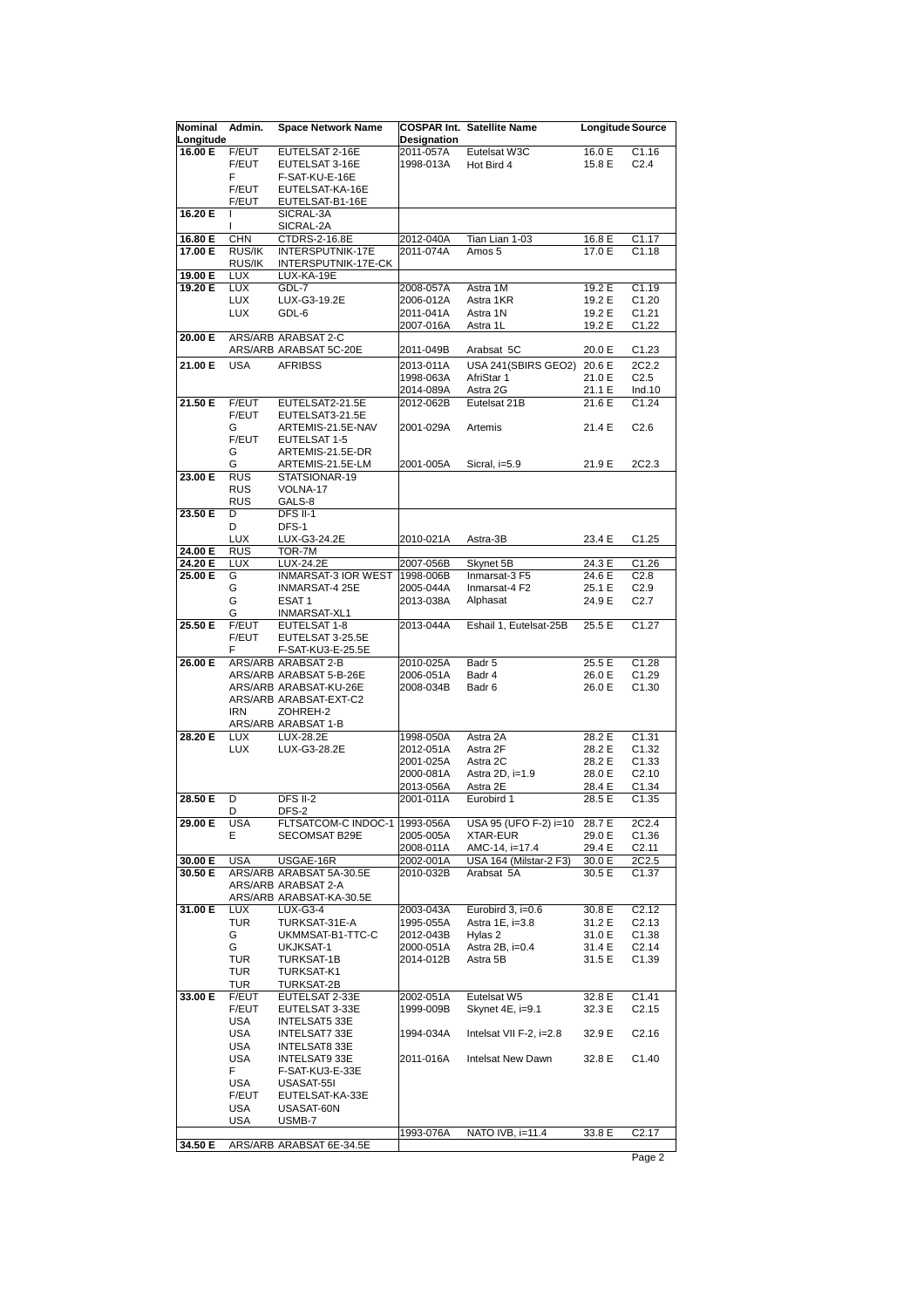| Nominal. Admin<br>Longitude |                   | <b>Space Network Name</b> | Designation | <b>COSPAR Int Satellite Name</b>      | Longitud Source |                   |
|-----------------------------|-------------------|---------------------------|-------------|---------------------------------------|-----------------|-------------------|
| 35.00 E RUS                 |                   | TOR-2M                    |             |                                       |                 |                   |
|                             | <b>RUS</b>        | GALS-6                    |             |                                       |                 |                   |
|                             | RUS               | VOLNA-11                  |             |                                       |                 |                   |
|                             | <b>RUS</b>        | STATIONAR-D3              |             |                                       |                 |                   |
|                             | RUS               | STATIONAR-2               |             |                                       |                 |                   |
|                             | RUS               | PROGNOZ-3                 |             |                                       |                 |                   |
| 36.00 E                     | <b>RUS</b>        | RST-1                     |             |                                       |                 |                   |
|                             | F/EUT             | EUTELSAT2-36E             | 2000-028A   | Eutelsat W4                           | 36.1 E          | C1.43             |
|                             | F/EUT             | EUTELSAT3-36E             | 2009-065A   | Eutelsat W7                           | 35.9 E          | C4.42             |
|                             | <b>F/EUT</b>      | EUTELSAT-KA-36E           |             |                                       |                 |                   |
|                             | F                 | F-SAT-KU3-E-36E           |             |                                       |                 |                   |
| 37.00 E                     | L                 | SICRAL-4-37E              |             |                                       |                 |                   |
| 38.00 E                     | <b>PAK</b>        | PAKSAT-1                  | 2014-006B   | <b>ATHENA-FIDUS</b>                   | 37.8 E          | C1.44             |
|                             | <b>PAK</b>        | PAKSAT-1R                 |             |                                       |                 |                   |
|                             | <b>PAK</b>        | PAKSAT-1R1                | 2011-042A   | Paksat 1R                             | 38.0 E          | C1.45             |
| 39.00 E                     | <b>GRC</b>        | <b>HELLAS-SAT</b>         | 2003-020A   | Hellas Sat 2                          | 39.00 E         | C <sub>1.46</sub> |
|                             | <b>CYP</b>        | KYPROS-SAT-C              |             |                                       |                 |                   |
|                             | <b>CYP</b>        | KYPROS-SAT-L4             |             |                                       |                 |                   |
| 39.50 E                     | G                 | DJCF 1A                   |             |                                       |                 |                   |
| 40.00 E                     | <b>RUS</b>        | VOLNA-4R                  |             |                                       |                 |                   |
|                             | <b>RUS</b>        | LOUTCH-7                  |             |                                       |                 |                   |
|                             | <b>RUS</b>        | EXPRESS-4                 |             |                                       |                 |                   |
|                             | <b>RUS</b>        | EXPRESS-4B                |             |                                       |                 |                   |
| 42.00 E                     | TUR               | TURKSAT-1D                | 2014-007A   | Turksat 4A                            | 42.0 E          | C1.47             |
|                             | TUR               | TURKSAT-K2                | 2008-030B   | Turksat 3A                            | 42.0 E          | C1.48             |
|                             | TUR               | TURKSAT-KX                | 2001-002A   | Turksat 2A (Eurasiasat 1)             | 42.0 E          | C <sub>1.49</sub> |
|                             | TUR               | <b>TURKSAT-1A</b>         | 2011-077A   | Nigcomsat 1R                          | 42.5 E          | C <sub>1.50</sub> |
|                             | TUR               | TURKSAT-42E-A             |             |                                       |                 |                   |
| 44.00 E                     | <b>USA</b>        | USGGR-4                   | 2009-001A   | USA 202 (NROL-26)                     | 44.1 E          | C2.6              |
|                             | <b>UAE</b>        | EMARSAT-4E                | 2003-026A   | Thuraya-2, $i=4.1$                    | 44.0 E          | C2.18             |
|                             | <b>USA</b>        | USCSID-A2                 |             |                                       |                 |                   |
|                             | <b>UAE</b>        | EMARSAT-1F                |             |                                       |                 |                   |
|                             | <b>UAE</b>        | EMARSAT-1F/M              |             |                                       |                 |                   |
| 44.50 E                     |                   | ARS/ARB ARABSAT 7F-44.5E  |             |                                       |                 |                   |
| 45.00 E                     | D                 | EUROPE*STAR/1             | 2000-068A   | Europe*Star F1                        | 45.0 E          | C <sub>1.51</sub> |
|                             | <b>RUS</b>        | GALS-2                    |             |                                       |                 |                   |
|                             | <b>RUS</b>        | TOR-3                     |             |                                       |                 |                   |
|                             | <b>RUS</b>        | STATSIONAR-9A             |             |                                       |                 |                   |
|                             | RUS               | STATSIONAR-D4             |             |                                       |                 |                   |
|                             | <b>RUS</b>        | VOLNA-3                   |             |                                       |                 |                   |
|                             | D                 | EUROPESTAR-45E            |             |                                       |                 |                   |
|                             | <b>RUS</b>        | STATSIONAR-9A             |             |                                       |                 |                   |
| 46.00 E                     | G                 | DJCF 1B                   | 2013-006B   | Azerspace                             | 47.0 E          | C1.52             |
|                             | MLA               | MEASAT-46A                |             |                                       |                 |                   |
| 47.00 E                     | F                 | SYRACUSE-3H               | 2005/041B   | Syracuse 3A                           | 47.0 E          | C <sub>1.53</sub> |
|                             | F                 | SYRACUSE-31H              | 1996/026A   | USA 118 (Mercury 2), i=9.5            | 46.9 E          | 2C2.7             |
|                             | F                 | SYRACUSE-4H               | 1994-054A   | USA 105 (Mercury 1), i=9.9            | 47.1 E          | 2C2.8             |
| 47.50 E                     | D                 | EUROPE*STAR-3             | 2009-047A   | <b>USA 207 (PAN)</b>                  | 47.7 E          | 2C1.2             |
|                             | D                 | EUROPESTAR-47.5E          | 2001-019A   | <b>PAS 10</b>                         | 47.5 E          | C <sub>1.54</sub> |
|                             |                   |                           | 2012-016A   | Yahsat 1B                             | 47.6 E          | C <sub>1.55</sub> |
| 48.00 E                     | <b>IND</b>        | $INSAT-2T(48)$            | 2008-065B   | Eutelsat W2M                          | 48.1 E          | C1.56             |
|                             | IND.              | INSAI-2(48)               |             | 1996-067A Hot Bird 2, i=4.8           | 48.3 E C2.19    |                   |
|                             | IND               | $INSAT-2M(48)$            |             |                                       |                 |                   |
|                             | IND               | <b>INSAT-EK48R</b>        |             |                                       |                 |                   |
|                             | IND               | <b>INSAT-EK48</b>         |             |                                       |                 |                   |
| 49.00 E                     | <b>RUS</b>        | TOR-16M                   |             |                                       |                 |                   |
|                             | <b>RUS</b>        | GALS-13                   |             |                                       |                 |                   |
|                             | <b>RUS</b>        | VOLNA-25                  |             |                                       |                 |                   |
|                             | <b>RUS</b>        | STATSIONAR-24             |             |                                       |                 |                   |
|                             | <b>RUS</b>        | ROSCOM-4                  |             |                                       |                 |                   |
|                             | <b>RUS</b>        | YAMAL-49E                 | 2003-053A   | Yamal 200 N2, Yamal 202               | 48.9 E          | C <sub>1.57</sub> |
|                             | USA               | USMB-8                    |             |                                       |                 |                   |
| 50.00 E                     | TUR               | TURKSAT-K3                |             |                                       |                 |                   |
|                             | TUR               | TURKSAT-C50E              |             |                                       |                 |                   |
|                             | TUR               | TURKSAT-50E-A             |             |                                       |                 |                   |
|                             | TUR               | <b>TURKSAT-1C</b>         |             |                                       |                 |                   |
| 50.50 E                     | THA               | THAICOM-N1                | 1997-053A   | Intelsat VIII F-3 (NSS 803)i=' 50.5 E |                 | C2.20             |
|                             |                   | THAICOM-C1                |             |                                       |                 |                   |
|                             | THA               |                           |             | Sirius 3, i=4.9                       | 51.2 E          | C2.21             |
|                             |                   |                           | 1998-056B   |                                       |                 |                   |
| 51.50 E                     | <b>CHN</b>        | CHINASAT-51.5E            |             |                                       |                 |                   |
| 52.50 E                     | <b>UAE</b>        | EMARSAT-1G                | 2012-034A   | USA 237 (NROL-15), i'=1.9 52.5 E      |                 | 2C2.9             |
|                             | UAE               | EMARSAT-5G                |             |                                       |                 |                   |
|                             | <b>UAE</b>        | YAHSAT                    | 2011-016B   | Yahsat 1A                             | 52.5 E          | C1.58             |
| 53.00 E                     | G                 | SKYNET-4C                 |             |                                       |                 |                   |
|                             | G                 | SKYNET-4L                 |             |                                       |                 |                   |
|                             | G                 | SKYNET-5D                 | 2012-075A   | Skynet 5D                             | 52.8 E          | C <sub>1.59</sub> |
|                             | <b>RUS</b>        | EXPRESS-5                 | 2003-060A   | Ekspress AM22                         | 53.0 E          | C1.60             |
|                             | RUS               | EXPRESS-5B                |             |                                       |                 |                   |
|                             | <b>RUS</b><br>RUS | EXPRESS-5KA<br>VOLNA-1    | 2014-058A   | Luch                                  | 54.0 E          | C1.61             |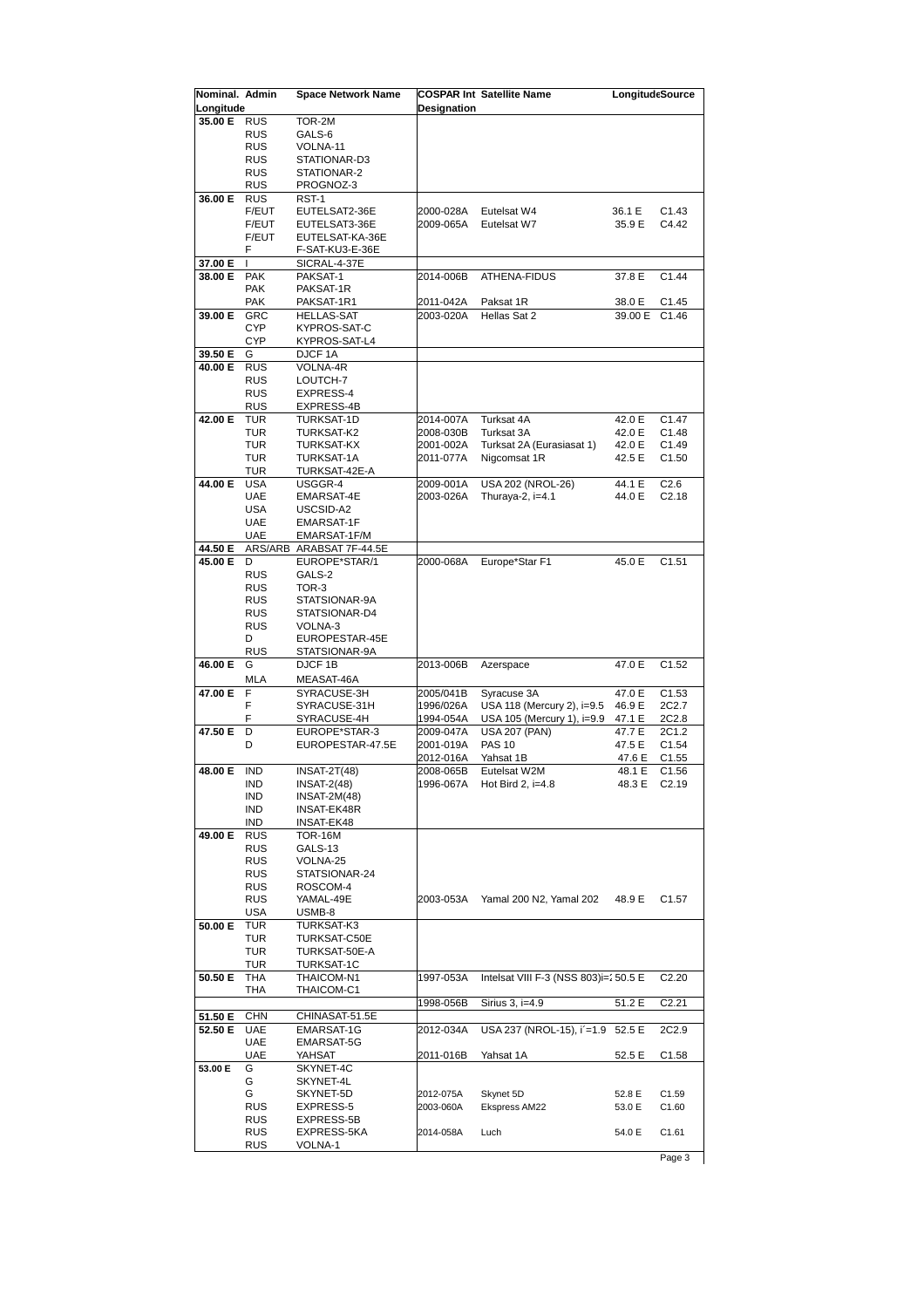| Nominal<br>Longitude | Admin.            | <b>Space Network Name</b>                      | <b>COSPAR Int.</b><br>Designation | <b>Satellite Name</b>          | Longitude | Source                     |
|----------------------|-------------------|------------------------------------------------|-----------------------------------|--------------------------------|-----------|----------------------------|
| 55.00 E              | <b>RUS</b>        | KUPON <sub>1</sub>                             | 1996-021A                         | Astra 1F                       | 54.7 E    | C1.62                      |
|                      | <b>IND</b>        | <b>INSAT-2(55)</b>                             |                                   |                                |           |                            |
|                      | <b>USA</b>        | MILSTAR-4                                      |                                   |                                |           |                            |
|                      | <b>RUS</b>        | <b>KUPON-IT</b>                                | 2012-070A                         | Yamal 402                      | 54.9 E    | C <sub>1.63</sub>          |
|                      | <b>RUS</b>        | <b>KUPON-IS</b>                                | 2011-022A                         | GSAT-8                         | 55.1 E    | C <sub>1.64</sub>          |
|                      | <b>IND</b>        | INSAT-EK55R                                    | 2014-078A                         | GSAT-16                        | 54.7 E    | Ind. $6$                   |
|                      | <b>IND</b>        | INSAT-KU10(55)E                                |                                   |                                |           |                            |
|                      | <b>RUS</b>        | KUPON-1M                                       |                                   |                                |           |                            |
|                      | <b>IND</b>        | <b>INSAT-2T(55)</b>                            |                                   |                                |           |                            |
|                      | <b>IND</b>        | INSAT-EK55                                     |                                   |                                |           |                            |
| 56.00 E              | <b>RUS</b>        | RST-2                                          | 2014-010A                         | Ekspress-AT1                   | 56.0 E    | C1.65                      |
| 57.00 E              | <b>USA</b>        | USGCSS PH3 INDOC-2                             | 2000-065A                         | USA 153 (DSCS III B-11), i=4.6 | 56.6 E    | 2C2.10                     |
|                      | <b>USA</b>        | USGCSS PH3B INDOC-2                            |                                   |                                |           |                            |
|                      | <b>HOL</b>        | NSS-8                                          | 2009-058A                         | <b>NSS 12</b>                  | 57.0 E    | C <sub>1.66</sub>          |
|                      | <b>HOL</b>        | <b>NSS-36</b>                                  |                                   |                                |           |                            |
|                      | <b>HOL</b>        | <b>INTELSAT7 57E</b>                           |                                   |                                |           |                            |
|                      | HOL<br><b>HOL</b> | <b>INTELSAT8 57E</b><br>INTELSAT5A INDOC2      |                                   |                                |           |                            |
| 57.50 E              | D/EUM             | METEOSAT IODC 57.5E                            | 1997-049B                         | Meteosat 7, i=9.4              | 57.6 E    | C2.22                      |
| 58.00 E              | <b>RUS</b>        | TOR-13M                                        |                                   |                                |           |                            |
| 58.50 E              | <b>KAZ</b>        | KAZSAT1                                        | 2014-023B                         | Kazsat-3                       | 58.5 E    | C1.67                      |
|                      | KAZ               | KAZSAT1M                                       |                                   |                                |           |                            |
| 58.75 E              | <b>CHN</b>        | COMPASS-58.75E                                 | 2012-008A                         | Beidou DW 11                   | 58.8 E    | C1.68                      |
| 60.00 E              | <b>USA</b>        | USGCSS PH3 INDOC                               | 2009-017A                         | USA 204 (WGS SV-2)             | 60.2 E    | 2C1.3                      |
|                      | <b>USA</b>        | USGCSS PH3B INDOC                              |                                   |                                |           |                            |
|                      | <b>USA</b>        | <b>INTELSAT6 60E</b>                           |                                   |                                |           |                            |
|                      | <b>USA</b>        | INTELSAT8 60E                                  |                                   |                                |           |                            |
|                      | <b>USA</b>        | INTELSAT9 30E                                  | 2002-007A                         | Intelsat 904                   | 60.0 E    | C <sub>1.69</sub>          |
|                      | <b>USA</b>        | USGOVSAT-10                                    | 1997-076A                         | Astra 1G, i=0.5                | 59.9 E    | C2.23                      |
| 60.75 E              | F                 | CP 60.75E                                      |                                   |                                |           |                            |
|                      |                   |                                                | 2004-007A                         | <b>MBSAT</b>                   | 61.0 E    | C1.70                      |
| 62.00 E              | <b>USA</b>        | <b>INTELSAT6 62E</b>                           | 2013-073A                         | Inmarsat 5F1                   | 62.6 E    | C1.72                      |
|                      | <b>USA</b>        | INTELSAT7 62E                                  |                                   |                                |           |                            |
|                      | <b>USA</b>        | <b>INTELSAT8 62E</b>                           |                                   |                                |           |                            |
|                      | <b>USA</b>        | <b>INTELSAT9 62E</b>                           | 2002-007A                         | Intelsat 902                   | 62.0 E    | C1.71                      |
|                      | <b>USA</b>        | USMB-9                                         |                                   |                                |           |                            |
| 63.00 E              | D                 | GENESIS-9                                      | 2009-054B                         | COMSATBw-1                     | 62.9 E    | C <sub>1.73</sub><br>C1.74 |
| 64.00 E              | <b>USA</b><br>G   | <b>INTELSAT9 64E</b><br><b>INMARSAT GSO-2N</b> | 2002-041A                         | Intelsat 906                   | 64.2 E    |                            |
|                      | <b>USA</b>        | <b>INTELSAT7 64E</b>                           |                                   |                                |           |                            |
|                      | G                 | INMARSAT-3IOR-1                                |                                   |                                |           |                            |
|                      | <b>USA</b>        | <b>INTELSAT8 64E</b>                           |                                   |                                |           |                            |
| 64.50 E              | G                 | INMARSAT-2 IOR-1                               | 1996-020A                         | Inmarsat $3-F1$ , $i=2.2$      | 64.5 E    | C2.24                      |
| 65.00 E              | G                 | <b>INMARSAT GSO-2H</b>                         |                                   |                                |           |                            |
|                      | <b>ISR</b>        | AMS-4-65E                                      | 2013-045A                         | Amos 4                         | 65.0 E    | C1.75                      |
| 66.00 E              | <b>USA</b>        | <b>INTELSAT9 66E</b>                           | 2010-065B                         | Intelsat IS 17                 | 66.0 E    | C1.76                      |
|                      | <b>USA</b>        | INTELSAT7 66E                                  | 1997-007A                         | JC-Sat 4, i=5.9                | 65.8 E    | C2.25                      |
|                      |                   |                                                | 1999-052A                         | Telstar 7                      | 66.2 E    | C2.26                      |
|                      |                   |                                                | 2004-004A                         | USA 176 (DSP f22), i=6.4       | 66.0 E    | 2C2.11                     |
| 68.50 E              | <b>USA</b>        | USASAT-14I                                     | 2012-043A                         | Intelsat IS-20                 | 68.5 E    | C1.77                      |
|                      | <b>USA</b>        | USASAT-60C                                     | 2003-041A                         | USA 171, i=7.7                 | 67.5 E    | 2C2.12                     |
|                      | <b>USA</b>        | <b>USASAT-14I-3</b>                            |                                   |                                |           |                            |
| 69.00 E              | <b>RUS</b>        | <b>TOR-14M</b>                                 |                                   |                                |           |                            |
|                      | <b>RUS</b>        | GALS-14                                        |                                   |                                |           |                            |
| 70.00 E              | <b>USA</b>        | USGON-1                                        |                                   |                                |           |                            |
|                      | <b>USA</b>        | USTRO-6                                        |                                   |                                |           |                            |
|                      | <b>RUS</b>        | TOR-17M                                        | 2013-062A                         | Raduga-1M                      | 70.0 E    | C1.78                      |
|                      | TON<br><b>RUS</b> | TONGASAT-h70                                   |                                   |                                |           |                            |
|                      | <b>RUS</b>        | STATSIONAR-20<br>VOLNA-19                      |                                   |                                |           |                            |
|                      | <b>RUS</b>        | GALS-16                                        |                                   |                                |           |                            |
| 70.50 E              | F/EUT             | EUTELSAT-E-70.5E                               | 2012-069A                         | Eutelsat 70B                   | 70.5 E    | C1.79                      |
|                      | F/EUT             | EUTELSAT-3-70.5E                               |                                   |                                |           |                            |
|                      | F                 | F-SAT-KU3-E-70.5E                              |                                   |                                |           |                            |
| 72.00 E              | <b>USA</b>        | FLTSATCOM-C INDOC-2                            |                                   |                                |           |                            |
|                      | <b>USA</b>        | KASATCOM-3                                     | 1999-063A                         | USA 146 (UFO F10), i=5.6       | 72.2 E    | 2C2.13                     |
|                      | <b>AUS</b>        | DEF-R-SAT-2A                                   |                                   |                                |           |                            |
|                      | <b>USA</b>        | USASAT-14J                                     | 1990-002B                         | Leasat $5$ , $i=11.1$          | 72.0 E    | C2.27                      |
|                      | <b>USA</b>        | <b>USASAT-14J-2</b>                            | 2012-011A                         | Intelsat IS-22                 | 72.1 E    | C <sub>1.80</sub>          |
| 72.10 E              | AUS               | ADFUHF-2                                       |                                   |                                |           |                            |
| 74.00 E              | <b>IND</b>        | $INSAT-2K(74)$                                 | 2013-044B                         | GSAT-7                         | 74.0 E    | C <sub>1.81</sub>          |
|                      | IND               | $INSAT-2M(74)$                                 | 2007-037A                         | Insat 4CR                      | 74.0 E    | C <sub>1.82</sub>          |
|                      | <b>IND</b>        | $INSAT-2T(74)$                                 | 2002-002A                         | Insat 3C                       | 74.0 E    | C <sub>1.83</sub>          |
|                      | IND               | INSAT-EK74                                     | 2014-001A                         | <b>GSAT-14</b>                 | 74.0 E    | C <sub>1.84</sub>          |
|                      | IND               | $INSAT-2(74)$                                  | 2002-043A                         | Kalpana 1 (Metsat-1), i=4.8    | 73.8 E    | C2.28                      |
|                      | <b>IND</b>        | INSAT-EK74R                                    |                                   |                                |           |                            |
|                      | <b>IND</b>        | $INSAT-2(74)$                                  |                                   |                                |           |                            |
|                      | IND               | INSAT-1B                                       |                                   |                                |           |                            |
|                      |                   |                                                |                                   |                                |           | Page 4                     |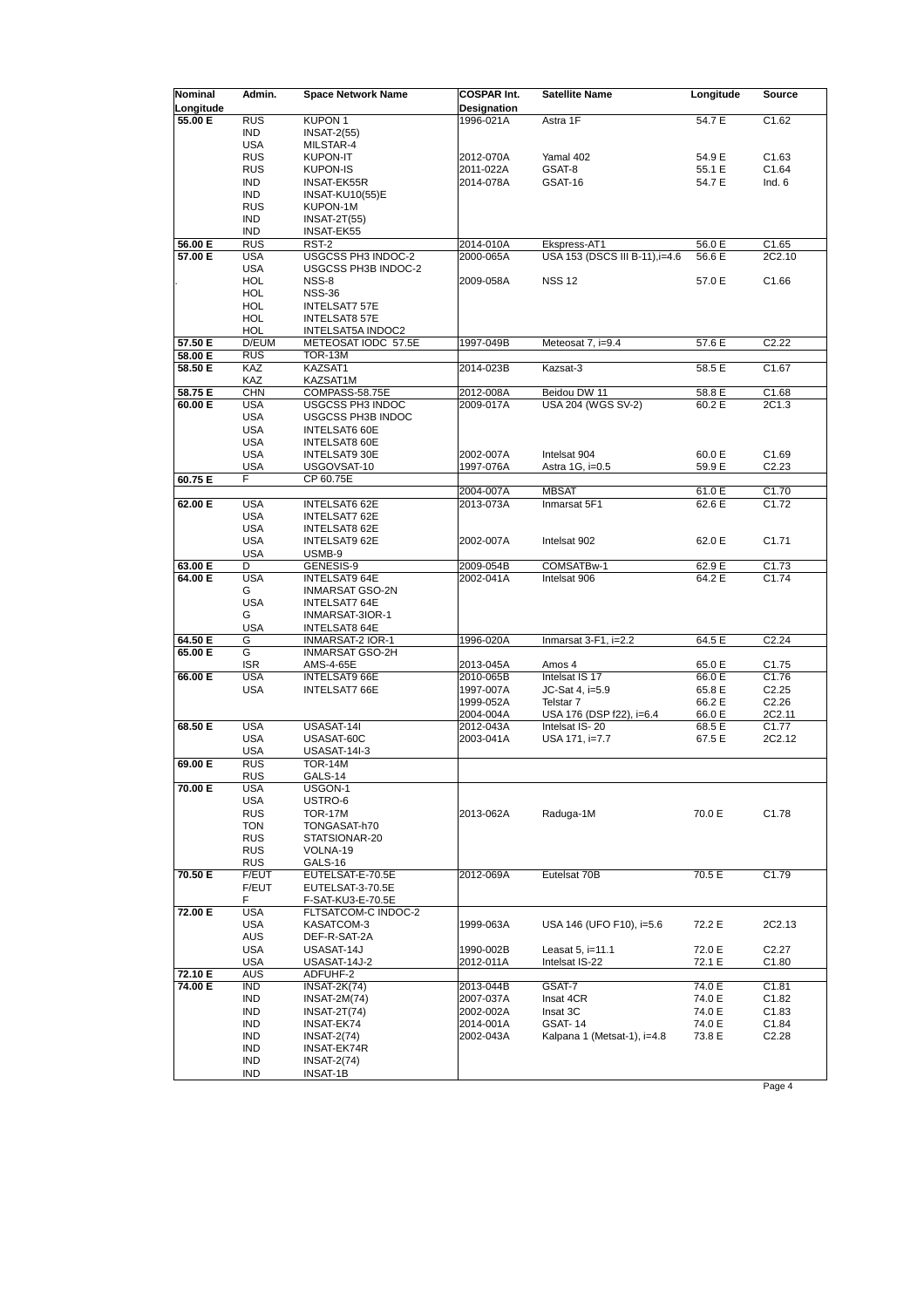| Nominal            | Admin.                   | <b>Space Network Name</b>                 | <b>COSPAR Int.</b> | <b>Satellite Name</b>                 | <b>Longitude Source</b> |                   |
|--------------------|--------------------------|-------------------------------------------|--------------------|---------------------------------------|-------------------------|-------------------|
| Longitude          |                          |                                           | <b>Designation</b> |                                       |                         |                   |
| 75.00 E            | <b>USA</b>               | FLTSATCOM-C INDOC-3                       | 2014-006A          | ABS-2                                 | 74.9 E                  | C <sub>1.85</sub> |
|                    | RUS/IK<br>RUS/IK         | INTERSPUTNIK-75E-Q<br>INTERBELAR-2        |                    |                                       |                         |                   |
|                    | RUS/IK                   | INTERSPUTNIK-75E-CK                       |                    |                                       |                         |                   |
|                    | <b>USA</b>               | <b>USMB-10</b>                            | 2003-057A          | USA 174 (UFO F11), i=4.1              | 75.7 E                  | 2C2.14            |
|                    | <b>USA</b>               | USCID-A3                                  |                    |                                       |                         |                   |
|                    | <b>RUS</b>               | GOMS-M                                    | 2011-001A          | Elektro-L No1, i=0.6                  | 75.9E                   | C2.29             |
| 76.50 E            | CHN                      | APSTAR-4                                  | 2012-013A          | Apstar 7                              | 76.5 E                  | C1.86             |
|                    | <b>CHN</b>               | APSTAR-76E                                |                    |                                       |                         |                   |
| 77.00 E            | <b>RUS</b>               | CSSRD-2                                   |                    |                                       |                         |                   |
| 78.50 E            | <b>CHN</b><br><b>THA</b> | CTDRS-1-1-77E<br>THAICOM-AK2              | 2014-002A          | Thaicom 6                             | 78.5 E                  | C <sub>1.87</sub> |
|                    | THA                      | THAICOM-A2                                | 2006-020B          | Thaicom 5                             | 78.5 E                  | C1.88             |
|                    | <b>THA</b>               | THAICOM-N2                                | 1996-003A          | Mugunghwa 2(Koreasat 2), i=0.6 78.0 E |                         | C2.30             |
|                    | THA                      | THAICOM-A2B                               |                    |                                       |                         |                   |
|                    | <b>THA</b>               | THAICOM-G1K                               |                    |                                       |                         |                   |
| 79.60 E            | <b>CHN</b>               | CHINASAT-34A                              |                    |                                       |                         |                   |
| 80.00 E            | <b>RUS</b>               | PROGNOZ-4                                 | 2011-048A          | Cosmos-2473                           | 79.9 E                  | C1.89             |
|                    | <b>RUS</b>               | POTOK-2                                   |                    |                                       |                         |                   |
|                    | <b>RUS</b><br><b>RUS</b> | <b>EXPRESS 6</b><br>VOLNA-8R              | 2005-010A          | Ekspress AM-2, i'0.5                  | 80.0 E                  | C2.31             |
|                    | <b>CHN</b>               | CHINASAT-31                               | 2012-059A          | Beidou DW 16                          | 80.1 E                  | C <sub>1.90</sub> |
|                    | <b>CHN</b>               | COMPASS-80E                               | 2008-019A          | Tian Lian $1A$ , i= $1.0$             | 80.0 E                  | C2.32             |
|                    | <b>RUS</b>               | FOTON-2                                   |                    |                                       |                         |                   |
|                    | <b>RUS</b>               | <b>EXPRESS 6B</b>                         |                    |                                       |                         |                   |
|                    | <b>CHN</b>               | CTDRS-1-80E                               |                    |                                       |                         |                   |
|                    | <b>RUS</b>               | EXPRESS-6KA                               |                    |                                       |                         |                   |
|                    | <b>RUS</b>               | STATSIONAR-1                              |                    |                                       |                         |                   |
| 81.75 E<br>82.00 E | <b>RUS</b><br><b>USA</b> | YAMAL/E3<br>USGGR-8                       | 2013-038B          | Insat 3D                              | 82.1 E                  | C1.91             |
|                    | AUS                      | DEF-R-SAT-1A                              |                    |                                       |                         |                   |
|                    | <b>USA</b>               | <b>USMB-11</b>                            |                    |                                       |                         |                   |
|                    | <b>USA</b>               | USCID-A4                                  |                    |                                       |                         |                   |
|                    | J                        | N-SAT-82E                                 | 1999-006A          | JC-SAT 6, i=0.4                       | 81.9 E                  | C <sub>2.34</sub> |
| 83.00 E            | <b>IND</b>               | <b>INSAT-2(83)</b>                        | 2012-051B          | GSAT-10                               | 83.0 E                  | C <sub>1.92</sub> |
|                    | IND                      | INSAT-2K(83)                              | 2005-049A          | Insat 4A                              | 83.0 E                  | C <sub>1.93</sub> |
|                    | <b>IND</b>               | <b>INSAT-2(83)</b>                        | 2011-034A          | GSAT-12                               | 83.0 E                  | C1.94             |
|                    | <b>IND</b><br><b>IND</b> | <b>INSAT-2M(83)</b>                       | 2014-061A          | IRNSS-R1C                             | 82.9 E                  | C <sub>2.34</sub> |
|                    | <b>IND</b>               | INSAT-EK83<br>INSAT-EK83R                 |                    |                                       |                         |                   |
| 84.00 E            | <b>CHN</b>               | CHINASAT-34B                              |                    |                                       |                         |                   |
| 85.00 E            | <b>RUS</b>               | TOR-4M                                    | 2010-002A          | Raduga-1M                             | 85.0 E                  | C1.96             |
|                    | <b>USA</b>               | USTRO-9                                   | 2007-063B          | Horizons 2                            | 84.9 E                  | C1.95             |
|                    | <b>RUS</b>               | GALS-3                                    |                    |                                       |                         |                   |
|                    | <b>RUS</b>               | TOR-4                                     |                    |                                       |                         |                   |
|                    | <b>USA</b><br><b>USA</b> | INTELSAT6 85E                             | 2009-067A          | Intelsat IS-15                        | 85.2 E                  | C <sub>1.97</sub> |
|                    | <b>USA</b>               | <b>INTELSAT KFOS 85E</b><br>INTELSAT7 85E |                    |                                       |                         |                   |
|                    | <b>USA</b>               | <b>INTELSAT8 85E</b>                      |                    |                                       |                         |                   |
|                    | <b>RUS</b>               | STATSIONAR-3                              |                    |                                       |                         |                   |
|                    | <b>RUS</b>               | VOLNA-5                                   |                    |                                       |                         |                   |
|                    | <b>USA</b>               | TDRS 85E                                  | 1995-035B          | TDRS-7, i=14.4                        | 84.6 E                  | C2.35             |
| 85.40 E            | <b>RUS</b>               | SADKO-1                                   |                    |                                       |                         |                   |
|                    | <b>RUS</b>               | STATSIONAR-D5                             |                    |                                       |                         |                   |
| 86.50 E            | CHN<br>CHN               | FY-2B<br>FY-2BS                           | 2006-033A          | Fengyun 2D, i=2.7                     | 86.9 E                  | C2.36             |
|                    | <b>RUS</b>               | KUPON-4M                                  |                    |                                       |                         |                   |
|                    | KAZ                      | KAZSAT2M                                  |                    |                                       |                         |                   |
|                    | KAZ                      | KAZSAT2                                   | 2011-035B          | Kazsat-2                              | 86.5 E                  | C <sub>1.98</sub> |
| 87.50 E            | <b>CHN</b>               | CHINASAT-1                                | 2012-067A          | Zhongxing 12                          | 87.5 E                  | C1.99             |
|                    | <b>CHN</b>               | DFH-3-OC M                                |                    |                                       |                         |                   |
|                    | <b>CHN</b>               | DFH-3-OC                                  |                    |                                       |                         |                   |
| 88.00 E            | <b>SNG</b><br><b>SNG</b> | ST-1A<br>ST-1A-CK                         | 2011-022B          | $ST-2$                                | 88.0 E                  | C1.100            |
|                    | AUS                      | ADF WEST-2                                |                    |                                       |                         |                   |
|                    | AUS                      | DDSP-2                                    | 2012-003A          | USA 233(WGS SV-4)                     | 88.4 E                  | 2C1.4             |
| 89.00 E            | <b>USA</b>               | TDRS 89E                                  | 2000-034A          | TDRS-8, i=5.9                         | 89.2 E                  | C <sub>2.37</sub> |
| 90.00 E            | <b>RUS</b>               | LOUTCH-3                                  | 2012-061B          | Yamal-300K                            | 90.1 E                  | C1.101            |
|                    | RUS                      | STATSIONAR-6                              | 2012-082A          | Yamal-401                             | 89.9 E                  | Ind. $8$          |
|                    | USA                      | MILSTAR 5                                 |                    |                                       |                         |                   |
|                    | USA                      | USTRO-7                                   |                    |                                       |                         |                   |
|                    | RUS<br><b>RUS</b>        | EXPRESS-7B<br>VOLNA-8R                    |                    |                                       |                         |                   |
|                    | <b>RUS</b>               | EXPRESS-7C                                |                    |                                       |                         |                   |
|                    | <b>RUS</b>               | EXPRESS-7                                 |                    |                                       |                         |                   |
| 90.75 E            | J                        | N-SAT-90.75E                              |                    |                                       |                         |                   |
|                    | J                        | DRTS-90.75E                               | 2002-042B          | Kodama(DRTS), i=3.4                   | 90.7 E                  | C <sub>2.38</sub> |
|                    |                          |                                           |                    |                                       |                         | Page 5            |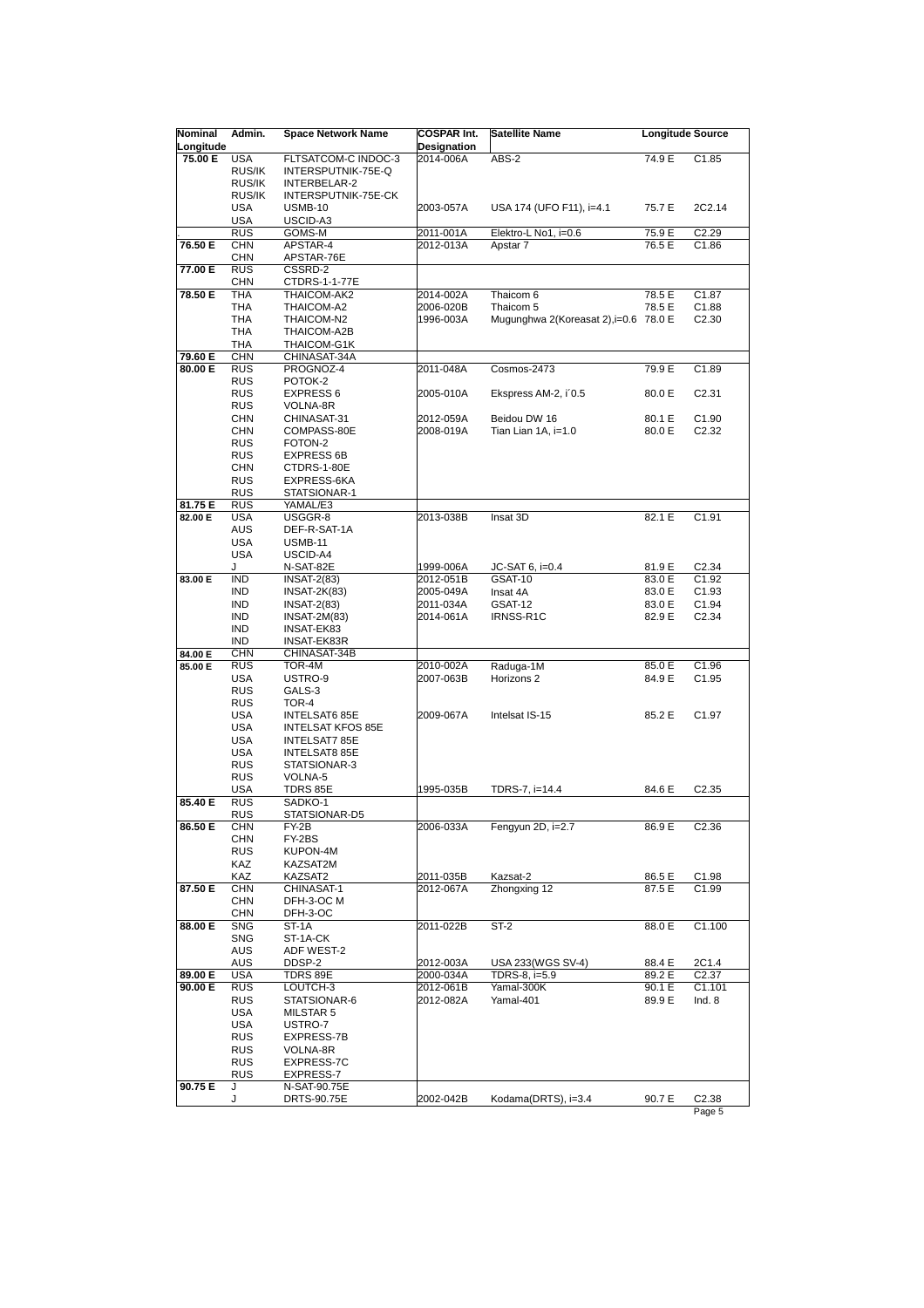| Nominal   | Admin.                   | <b>Space Network Name</b>     | <b>COSPAR Int.</b> | <b>Satellite Name</b>          | <b>Longitude Source</b> |                    |
|-----------|--------------------------|-------------------------------|--------------------|--------------------------------|-------------------------|--------------------|
| Longitude |                          |                               | <b>Designation</b> |                                |                         |                    |
| 91.50 E   | MLA                      | MEASAT-AK 91.5                | 2006-056A          | Measat 3                       | 91.5 E                  | C1.102             |
|           | <b>MLA</b>               | MEASAT-IC 91.5                | 2009-032A          | Measat 3A                      | 91.5 E                  | C <sub>1.103</sub> |
|           | MLA                      | MEASAT-91.5                   | 2014-054B          | Measat 3B                      | 91.5 E                  | C1.104             |
|           | MLA                      | <b>MEASAT-1R</b>              |                    |                                |                         |                    |
|           | MLA                      | MEASAT-1R                     |                    |                                |                         |                    |
| 92.00 E   | <b>USA</b>               | <b>USMB-12</b>                | 2011-011A          | USA 227(UFO F11), i=4.8        | 92.2 E                  | 2C2.15             |
|           | <b>USA</b>               | USCID-A5                      |                    |                                |                         |                    |
| 92.20 E   | <b>CHN</b>               | SINOSAT-92.2E                 | 2008-028A          | Zhongxing 9                    | 92.2 E                  | C1.105             |
|           | <b>CHN</b>               | APSTAR-92E                    |                    |                                |                         |                    |
|           | <b>CHN</b>               | CHINASAT 92.2E                |                    |                                |                         |                    |
|           | <b>CHN</b><br><b>AUS</b> | CHNBSAT-92.2E<br>DEF-R-SAT-3A |                    |                                |                         |                    |
| 93.00 E   | J                        | JMCS-93E                      |                    |                                |                         |                    |
|           | J                        | N-SAT-93E                     |                    |                                |                         |                    |
| 93.50 E   | <b>IND</b>               | INSAT-2K(93.5)                | 2003-013A          | Insat 3A                       | 93.5 E                  | C1.106             |
|           | <b>IND</b>               | INSAT-2T(93.5)                | 2007-007A          | Insat 4B                       | 93.5 E                  | C1.107             |
|           | IND                      | INSAT-2M(93.5)                | 2011-019A          | USA 230(SBIRS-GEO 1), i=4.8    | 94.0 E                  | 2C2.16             |
|           | <b>IND</b>               | INSAT-EK93.5                  |                    |                                |                         |                    |
|           | IND                      | INSAT-EK93.5R                 |                    |                                |                         |                    |
|           | <b>IND</b>               | <b>INSAT-2E93.5</b>           |                    |                                |                         |                    |
|           | IND                      | INSAT-2(93.5)                 |                    |                                |                         |                    |
| 95.00 E   | <b>HOL</b>               | <b>INTELSAT KA 95E</b>        | 2013-071A          | SES-8                          | 95.0 E                  | C1.108             |
|           | HOL                      | <b>INTELSAT8 95E</b>          | 2010-063A          | USA 223(NROL-32), i=3.8        | 95.6 E                  | 2C2.17             |
|           | HOL                      | INTELSAT7 95E                 |                    |                                |                         |                    |
|           | HOL                      | INTELSAT5A 95E                |                    |                                |                         |                    |
|           | RUS                      | <b>CSDRN</b>                  | 2014-023A          | Luch 5V, $i=4.4$               | 95.1 E                  | C2.39              |
|           | HOL                      | NSS-KA41                      |                    |                                |                         |                    |
|           | HOL                      | NSS-9                         | 2002-057A          | NSS <sub>6</sub>               | 95.0 E                  | C1.109             |
|           | <b>RUS</b>               | CSDRN-M                       |                    |                                |                         |                    |
| 96.50 E   | <b>RUS</b>               | STATSIONAR-14                 |                    |                                |                         |                    |
|           | <b>RUS</b>               | LOUTCH-9                      |                    |                                |                         |                    |
|           | RUS                      | EXPRESS-8                     | 2008-003A          | Ekspres AM-33                  | 96.5 E                  | C1.110             |
|           | <b>RUS</b>               | EXPRESS-8B                    |                    |                                |                         |                    |
|           | <b>RUS</b>               | VOLNA-5R                      |                    |                                |                         |                    |
| 98.00 E   | <b>CHN</b>               | CHINASAT 22                   | 2013-020A          | Zhongxing 11                   | 98.0 E                  | C1.111             |
|           | <b>CHN</b><br><b>CHN</b> | CHINASAT-3                    | 2012-028A          | Zhongxing 2A                   |                         | C1.112             |
|           | CHN                      | DFH-3A-OC<br>CHINASAT-44      |                    |                                |                         |                    |
|           | <b>CHN</b>               | CHINASAT-64                   |                    |                                |                         |                    |
|           | <b>RUS</b>               | PROGNOZ-8                     |                    |                                |                         |                    |
| 98.20 E   | <b>CHN</b>               | CHNSAT-98E                    |                    |                                |                         |                    |
| 98.50 E   | <b>UAE</b>               | EMARSAT/4S                    | 2008/001A          | Thuraya 3, i-4.5               | 98.6 E                  | C2.40              |
| 99.00 E   | <b>RUS</b>               | STATSIONAR-T                  |                    |                                |                         |                    |
|           | <b>RUS</b>               | STATSIONAR-T2                 |                    |                                |                         |                    |
| 100.00 E  | <b>USA</b>               | FLTSATCOM-A INDOC-4           | 1986-096A          | USA 20 (FLTSATCOM F7), i=14.4  | 99.6 E                  | 2C2.18             |
|           | <b>USA</b>               | USNN-4                        | 2014-090A          | Fengyun 2E, i=2.3              | 99.8 E                  | Ind.11             |
| 100.50 E  | <b>CHN</b>               | ASIASAT-EK1                   | 2009-042A          | Asiasat 5                      | 100.5 E                 | C1.113             |
|           | CHN                      | ASIASAT-EKX                   |                    |                                |                         |                    |
|           | <b>CHN</b>               | <b>ASIASAT-EKS</b>            |                    |                                |                         |                    |
|           | <b>CHN</b>               | ASIASAT-E                     |                    |                                |                         |                    |
|           | <b>CHN</b>               | ASIASAT-EKZ                   |                    |                                |                         |                    |
| 101.50 E  | <b>CHN</b>               | CHINASAT-45                   | 2006-038A          | Zhongxing-22A (FengHuo-1)i=4.2 | 101.5 E                 | C2.41              |
|           |                          |                               | 1989-035A          | USA 37(Vortex 6), i=7.8        | 101.7 E                 | 2C2.19             |
| 103.00 E  | <b>RUS</b>               | LOUTCH-5                      |                    |                                |                         |                    |
|           | <b>USA</b>               | USGON-3                       |                    |                                |                         |                    |
|           | CHN                      | STW-2                         | 2003-052A          | Zhongxing-20(ShenTong1,ST-1)   | 103.3 E                 | C <sub>2</sub> .42 |
|           | <b>USA</b><br>RUS        | USTRO-8<br>EXPRESS-9          | 2005-023A          | Ekspres AM-3                   | 103.0 E                 | C1.114             |
|           | CHN                      | DFH-4-OB                      |                    |                                |                         |                    |
|           | <b>CHN</b>               | CHINASAT-65                   |                    |                                |                         |                    |
|           | CHN                      | DFH-3-OB                      |                    |                                |                         |                    |
|           | RUS                      | EXPRESS-9B                    |                    |                                |                         |                    |
|           | <b>RUS</b>               | STATSIONAR-21                 |                    |                                |                         |                    |
| 104.00 E  | <b>AUS</b>               | ADF WEST-5                    |                    |                                |                         |                    |
|           | <b>AUS</b>               | DDSP-104E                     |                    |                                |                         |                    |
| 105.00 E  | <b>AUS</b>               | <b>ASIABSS</b>                |                    |                                |                         |                    |
|           | <b>CHN</b>               | FY-2A                         | 2000-016A          | Asiastar                       | 104.5 E                 | C1.115             |
|           | <b>CHN</b>               | CHINASAT-46                   |                    |                                |                         |                    |
|           | <b>CHN</b>               | FY-2AS                        | 2008-066A          | Fengyun 2E, i=2.3              | 104.6 E                 | C2.43              |
| 105.50 E  | <b>CHN</b>               | ASIASAT-CK                    | 2014-046A          | Asiasat 8                      | 105.3 E                 | C1.116             |
|           | <b>CHN</b>               | ASIASAT-CKS                   | 2011-069A          | Asiasat 7                      | 105.5 E                 | C1.117             |
|           | CHN                      | ASIASAT-CKX                   |                    |                                |                         |                    |
|           | CHN                      | ASIASAT-1                     |                    |                                |                         |                    |
|           | CHN                      | ASIASAT-CK1                   |                    |                                |                         |                    |
|           | <b>CHN</b>               | ASIASAT-CKZ                   |                    |                                |                         |                    |
| 106.50 E  | <b>USA</b>               | USMB-13                       |                    |                                |                         |                    |
| 108.00 E  | <b>INS</b>               | PALAPA-C2                     | 2009-027A          | Indostar II, Protostar II      | 108.3 E                 | C1.118             |
|           | <b>INS</b>               | PALAPA-B1-EC                  | 1999-042A          | Telkom 1                       | 108.0 E                 | C1.119             |
|           | <b>INS</b>               | PALAPA-B1                     |                    |                                |                         |                    |
|           |                          |                               |                    |                                |                         | Page 6             |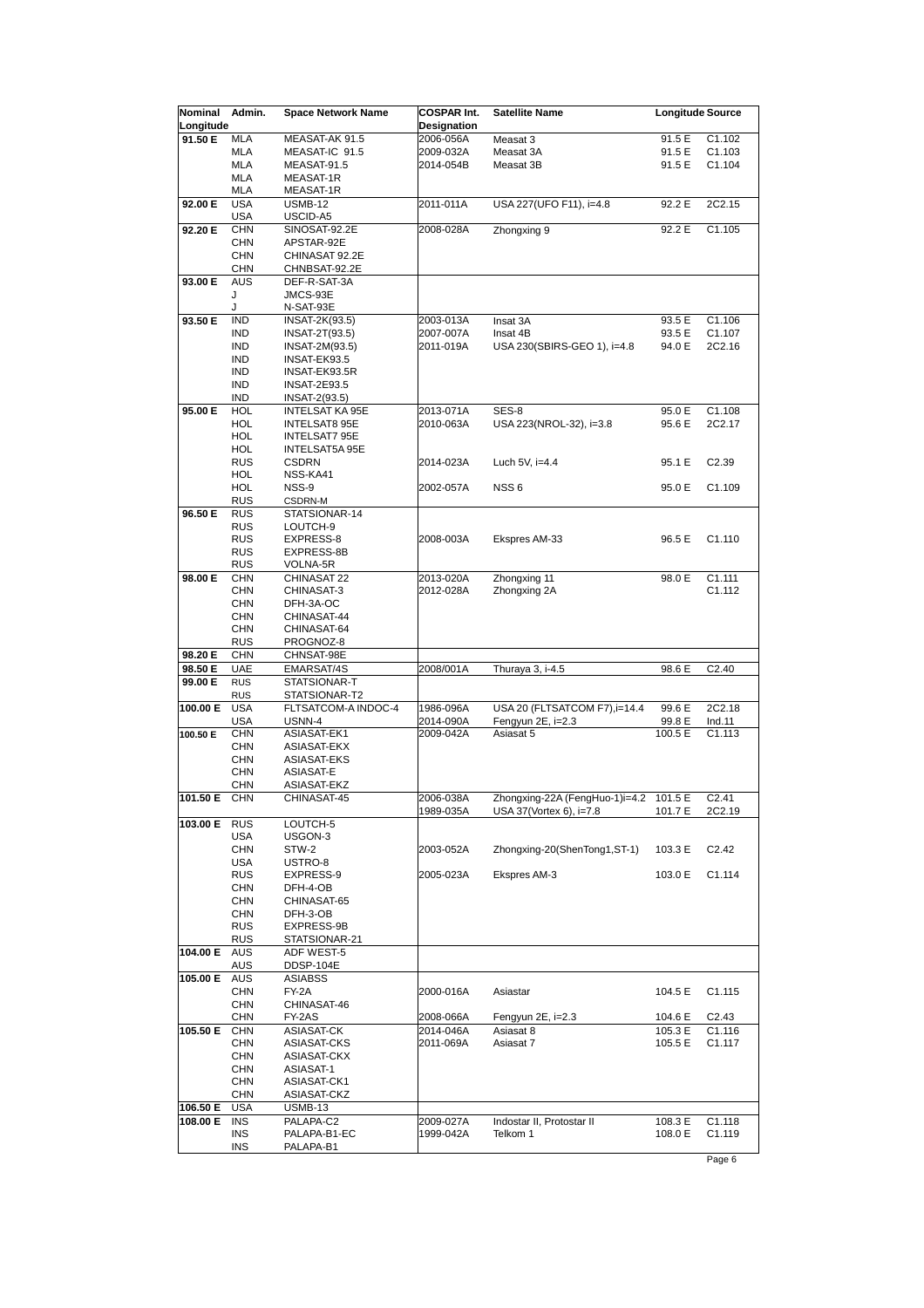| Nominal Admin. |                 | <b>Space Network Name</b> | <b>COSPAR Int</b> | <b>Satellite Name</b>                  | Longitude Source |                    |
|----------------|-----------------|---------------------------|-------------------|----------------------------------------|------------------|--------------------|
| Longitude      |                 |                           | Designation       |                                        |                  |                    |
| 108.20 E       | G               | AM-SAT-A4                 | 2000-059A         | GE-1A                                  | 108.2 E          | C1.120             |
|                | <b>LUX</b>      | LUX-G5-25                 | 2014-055A         | <b>USA 257 (Clio)</b>                  | 108.2 E          | 2C1.5              |
| 109.00 E       | G               | INMARSAT-3 POR WEST       |                   |                                        |                  |                    |
| 109.65 E       | J               | TAIKI-109.65              |                   |                                        |                  |                    |
| 109.85 E       | J               | BS-3N                     | 2007-036B         | BSAT-3A                                | 109.8 E          | C <sub>1.122</sub> |
|                | J               | BSAT-109.85               | 2010-056B         | BSAT-3B                                | 109.9 E          | C1.121             |
| 110.00 E       | <b>USA</b>      | USGGR-11                  |                   |                                        |                  |                    |
|                | J               | N-SAT-110                 |                   |                                        |                  |                    |
|                | J               | N-SAT-110E                | 2000-060A         | N-SAT-110                              | 110.1 E          | C1.124             |
|                | J               | BS-3N                     |                   |                                        |                  |                    |
|                | J               | <b>BSAT-110</b>           | 2011-041B         | BSAT-3C                                | 110.0 E          | C <sub>1.123</sub> |
|                | J               | JMCS-2                    |                   |                                        |                  |                    |
|                | <b>USA</b>      | USCID-A6                  | 2000-080A         | USA 155 (SDS 3 F2), i=6.9              | 110.1 E          | 2C2.20             |
|                | J               | JMCS-D2-X                 |                   |                                        |                  |                    |
| 110.50 E       | <b>CHN</b>      | CHINASAT-6                | 2010-024A         | Beidou DW 4                            | 110.6 E          | C1.125             |
|                | <b>CHN</b>      | CHINASAT-2                | 2011-026A         | Zhongxing 10                           | 110.5 E          | C1.126             |
|                | <b>CHN</b>      | DFH-3A-OB                 |                   |                                        |                  |                    |
|                | <b>CHN</b>      | CHINASAT-33               |                   |                                        |                  |                    |
|                | <b>CHN</b>      | COMPASS-1105E             |                   |                                        |                  |                    |
|                | <b>CHN</b>      | SINOSAT-5                 |                   |                                        |                  |                    |
| 111.50 E       | <b>IND</b>      | INSAT-KU10(111.5)E        |                   |                                        |                  |                    |
|                |                 |                           | 2012-002A         | Fengyun 2F                             | 112.1 E          | C1.127             |
| 113.00 E       | <b>INS</b>      | PALAPA-B2                 | 2009-046A         | Palapa D                               | 113.0 E          | C1.128             |
|                | <b>KOR</b>      | KOREASAT-113E             | 2006-034A         | Mugunghwa 5                            | 113.0 E          | C1.129             |
|                | <b>KOR</b>      | KOREASAT-2                |                   |                                        |                  |                    |
|                | <b>INS</b>      | PALAPA-C1-K               |                   |                                        |                  |                    |
|                | <b>KOR</b>      | <b>INFOSAT-B</b>          |                   |                                        |                  |                    |
|                | <b>INS</b>      | PALAPA-C1                 |                   |                                        |                  |                    |
|                | <b>KOR</b>      | KOREASAT-113X             |                   |                                        |                  |                    |
| 115.50 E       | <b>CHN</b>      | DFH-4-OD                  | 2007-031A         | Zhongxing 6B                           | 115.5 E          | C1.130             |
|                | <b>CHN</b>      | CHINASAT-115.5E           |                   |                                        |                  |                    |
|                | <b>CHN</b>      | DFH-5-OD                  |                   |                                        |                  |                    |
|                | <b>CHN</b>      | CHINASAT-MSB4             |                   |                                        |                  |                    |
|                | <b>CHN</b>      | DFH-3-OD                  |                   |                                        |                  |                    |
| 116.00 E       | <b>CHN</b>      | ASIASAT-B                 |                   |                                        |                  |                    |
|                | <b>KOR</b>      | KOREASAT-1                | 1999-046 E        | Mugunghwa 3, Koreasat-3                | 116.1 E          | C1.131             |
|                | <b>KOR</b>      | <b>INFOSAT-C</b>          | 2010-070B         | Koreasat 6                             | 116.0 E          | C1.132             |
| 116.20 E       | <b>KOR</b>      | COMS-116.2E               |                   |                                        |                  |                    |
| 118.00 E       | <b>INS</b>      | PALAPA-B3 TT&C            | 2005-046A         | Telkom <sub>2</sub>                    | 118.0 E          | C1.133             |
|                | <b>INS</b>      | PALAPA-C3-K               |                   |                                        |                  |                    |
|                | <b>INS</b>      | PALAPA-B3-EC              |                   |                                        |                  |                    |
|                | <b>INS</b>      | PALAPA-B3                 |                   |                                        |                  |                    |
|                | INS             | PALAPA-C3                 |                   |                                        |                  |                    |
| 119.50 E       | <b>THA</b>      | THAICOM-IP1               | 2005-028A         | Thaicom 4 (IPStar 1)                   | 119.5 E          | C1.134             |
| 120.00 E       | <b>THA</b>      | THAICOM-A3                | 2014-052 A        | Asiasat 6                              | 119.9 E          | C1.135             |
|                | THA<br>THA      | THAICOM-A3B               |                   |                                        |                  |                    |
|                | THA             | THAICOM-G2K               |                   |                                        |                  |                    |
| 121.00 E       | <b>CHN</b>      | THAICOM-N3<br>DFH-3-OE    |                   |                                        |                  |                    |
|                | AUS             | DEF-R-SAT-4B 121.0E       |                   |                                        |                  |                    |
| 122.00 E       | <b>CHN</b>      | ASIASAT-AK                | 2003-014A         | Asiasat 4                              | 122.1 E          | C1.136             |
|                | CHN             | ASIASAT-AK1               |                   |                                        |                  |                    |
|                | CHN             | ASIASAT-AKS               |                   |                                        |                  |                    |
|                | <b>CHN</b>      | ASIASAT-AKX               |                   |                                        |                  |                    |
|                | <b>CHN</b>      | ASIASAT-A                 |                   |                                        |                  |                    |
| 122.20 E       | <b>CHN</b>      | ASIASAT-AKZ               |                   |                                        |                  |                    |
| 123.00 E       | INS.            | GARUDA-2                  | 2000-011A         | Garuda 1, i=1.1                        | 122.9 E          | C <sub>2</sub> .45 |
| 123.50 E       | <b>CHN</b>      | FY-2C                     |                   |                                        |                  |                    |
|                | <b>CHN</b>      | FY-2CS                    |                   |                                        |                  |                    |
| 124.00 E       | J               | JCSAT-FO-124E             | 2012-023A         | JCSAT <sub>13</sub>                    | 124.0 E          | C1.137             |
|                | J               | JCSAT-3B                  |                   |                                        |                  |                    |
|                | J               | SJC-1                     |                   |                                        |                  |                    |
|                | J               | N-SAT-124E                |                   |                                        |                  |                    |
| 125.00 E       | CHN             | STW-1                     | 2010-042A         | Zhongxing 6A                           | 125.1 E          | C1.138             |
|                | <b>CHN</b>      | DFH-3-OH                  |                   |                                        |                  |                    |
|                | <b>CHN</b>      | DFH-4-OH                  |                   |                                        |                  |                    |
|                | <b>CHN</b>      | CHINASAT-49               |                   |                                        |                  |                    |
|                | CHN             | CHINASAT-MSB5             |                   |                                        |                  |                    |
|                | <b>CHN</b>      | CHINASAT-ROUTE8           |                   |                                        |                  |                    |
|                |                 |                           | 1995-022A         | USA 110 (Adv. Orion 1), i=12.6 126.9 E |                  | 2C2.21             |
| 127.50 E       | J               | JCSAT-T-127.5E            |                   |                                        |                  |                    |
| 128.00 E       | J               | <b>N-SAT-128</b>          |                   |                                        |                  |                    |
|                | <b>RUS</b>      | TOR-6M                    |                   |                                        |                  |                    |
|                | J               | JCSAT-FO-128E             | 2008-044A         | JCSAT-12(JCSAT-RA)                     | 127.9 E          | C1.140             |
|                | <b>RUS</b>      | VOLNA 9                   |                   |                                        |                  |                    |
|                | <b>RUS</b><br>J | TOR-6<br>JCSAT-3A         |                   |                                        |                  |                    |
|                | <b>RUS</b>      | STATSIONAR-D6             | 2006-033A         | JCSAT 3A                               | 128.0 E          | C <sub>1.139</sub> |
|                | <b>RUS</b>      | STATSIONAR-15             |                   |                                        |                  |                    |
|                | <b>RUS</b>      | GALS-10                   |                   |                                        |                  |                    |
|                | J               | N-SAT-128E                |                   |                                        |                  |                    |
|                |                 |                           |                   |                                        |                  |                    |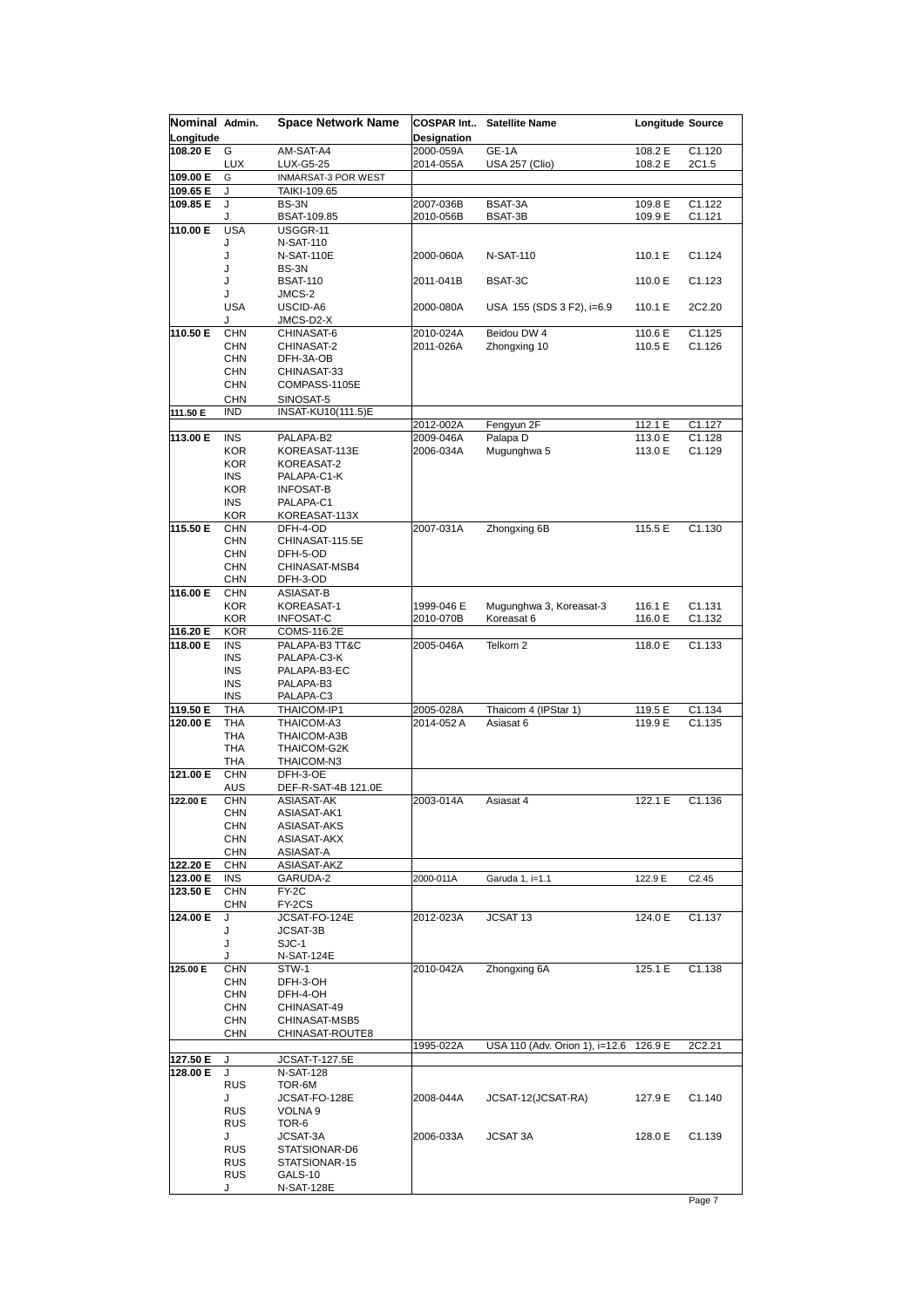| Nominal               | Admin.                   | <b>Space Network Name</b>         | <b>COSPAR Int.</b>       | <b>Satellite Name</b>                     | <b>Longitude Source</b> |                    |
|-----------------------|--------------------------|-----------------------------------|--------------------------|-------------------------------------------|-------------------------|--------------------|
| Longitude<br>128.20 E | <b>KOR</b>               | COMS-128.2 E                      | Designation<br>2010-022A | Chollian                                  | 127.9 E                 | C1.141             |
| 130.00 E RUS          |                          | GALS-5                            |                          |                                           |                         |                    |
|                       | <b>RUS</b>               | <b>TOR-10M</b>                    |                          |                                           |                         |                    |
|                       | <b>RUS</b>               | PROGNOZ-5                         |                          |                                           |                         |                    |
|                       | <b>CHN</b>               | CHINASAT-4                        |                          |                                           |                         |                    |
|                       | <b>CHN</b>               | DFH-3A-OD                         |                          |                                           |                         |                    |
|                       | <b>CHN</b>               | SINOSAT-3C                        |                          |                                           |                         |                    |
|                       | <b>CHN</b><br><b>CHN</b> | CHNASAT-130E                      | 2011-047A                | Zhongxing 1A                              | 129.8 E                 | C1.142             |
| 131.00 E              | <b>CHN</b>               | CHNASAT-2-130E<br>APSTAR-1        | 2010-064A<br>2010-033A   | Zhongxing 20A<br>USA 159 (DSP F21), i=8.5 | 130.0 E<br>131.0 E      | C1.143<br>2C2.22   |
| 132.00 E              | J                        | D-STAR-1                          |                          |                                           |                         |                    |
|                       | J                        | N-STAR-A                          |                          |                                           |                         |                    |
|                       | J                        | N-STAR-A2                         |                          |                                           |                         |                    |
|                       | VTN                      | VINASAT-4A2                       | 2012-023B                | Vinasat-2                                 | 131.8 E                 | C1.144             |
|                       | J                        | N-STAR-F                          |                          |                                           |                         |                    |
|                       | VTN<br>VTN               | <b>VINASAT-TTC</b><br>VINASAT-4A3 | 2008-018E                | Vinasat                                   | 131.9 E                 | C1.145             |
|                       | J                        | JCSAT-FO-132E                     | 2006-010A                | JCSAT 9                                   | 132.0 E                 | C <sub>1.146</sub> |
|                       | J                        | N-SAT-M-132E                      |                          |                                           |                         |                    |
| 134.00 E              | <b>CHN</b>               | APSTAR-2                          | 2005-012A                | Apstar 6                                  | 134.0 E                 | C1.147             |
|                       | <b>CHN</b>               | CHINASAT-134E                     |                          |                                           |                         |                    |
|                       | <b>TON</b>               | <b>TONGASAT C/KU-2</b>            |                          |                                           |                         |                    |
|                       | <b>TON</b>               | <b>TONGASAT AP2</b>               |                          |                                           |                         |                    |
| 136.00 E              | <b>TON</b><br>J          | TONGASAT 2/134E<br>D-STAR-2       |                          |                                           |                         |                    |
|                       | J                        | N-STAR-B                          | 2002-035B                | N-Star-3 (N-Star c), i=2.9                | 136.0 E                 | C2.46              |
|                       | J                        | N-STAR-B2                         |                          |                                           |                         |                    |
|                       | J                        | N-STAR-E                          |                          |                                           |                         |                    |
|                       | J                        | JCSAT-FO-136E                     |                          |                                           |                         |                    |
| 138.00 E              | <b>CHN</b>               | APSTAR-5-KU                       | 2004-024A                | Telstar 18 (Apstar 5)                     | 138.0 E                 | C1.148             |
|                       | <b>CHN</b>               | CHINASAT-138E                     |                          |                                           |                         |                    |
|                       | <b>TON</b><br><b>TON</b> | TONGASAT C/KU-3<br>TONGASAT AP-3  |                          |                                           |                         |                    |
|                       | <b>TON</b>               | TONGASAT-2/138E                   |                          |                                           |                         |                    |
| 140.00 E              | <b>RUS</b>               | LOUTCH-1                          | 2005-006A                | Himawari-6                                | 140.0 E                 | C1.150             |
|                       | <b>RUS</b>               | STATSIONAR-7                      | 2014-010B                | Ekspress-AT2                              | 139.8 E                 | C1.149             |
|                       | <b>RUS</b>               | EXPRESS-10                        | 2013-077A                | Ekspress-AM5                              | 140.0 E                 | C1.152             |
|                       | <b>CHN</b>               | CHINASAT-32                       | 2010-001                 | Beidou DW3                                | 140.0 E                 | C1.151             |
|                       | <b>CHN</b>               | COMPASS-140E                      |                          |                                           |                         |                    |
|                       | J<br>J                   | MTSAT-140E<br>MTSAT-B-140E        |                          |                                           |                         |                    |
|                       | J                        | <b>GMS-140E</b>                   |                          |                                           |                         |                    |
|                       | <b>RUS</b>               | EXPRESS-10B                       |                          |                                           |                         |                    |
|                       | <b>RUS</b>               | EXPRESS-10KA                      |                          |                                           |                         |                    |
|                       | J                        | MTSAT-C-140E                      |                          |                                           |                         |                    |
|                       | <b>RUS</b>               | VOLNA-6                           |                          |                                           |                         |                    |
| 140.50 E              | <b>CHN</b>               | CHINASAT-35B                      | 2014-060A                | Himawari-8                                | 140.7 E                 | C1.153             |
| 142.00 E              | <b>CHN</b><br>THA        | APSTAR-142E<br>THAICOM-G3K        | 1998-033A                | Zhongwei 1                                | 142.0 E                 | C1.154             |
| 143.00 E              | J                        | WINDS-A                           | 2008-007A                | Kizuna                                    | 142.0 E                 | C1.155             |
| 143.50 E              | G                        | INMARSAT-4 143.5E                 | 2005-009A                | Inmarsat $4$ F1, $i=0.7$                  | 143.5 E                 | C <sub>2</sub> .47 |
|                       | G                        | INMARSAT-3 POR-3                  |                          |                                           |                         |                    |
| 143.72 E J            |                          | N-SAT-143.72E                     |                          |                                           |                         |                    |
| 144.00 E              | J                        | JMCS-1                            |                          |                                           |                         |                    |
|                       | J<br>J                   | JMCS-1R<br>JMCS-C2-X              |                          |                                           |                         |                    |
|                       | J                        | SUPERBIRD C2                      | 2008-038A                | Superbird C2                              | 144.0 E                 | C1.156             |
|                       | J                        | <b>N-SAT-146</b>                  |                          |                                           |                         |                    |
|                       | J                        | SUPERBIRD C                       |                          |                                           |                         |                    |
| 144.50 E              | <b>CHN</b>               | CHINASAT-35C                      |                          |                                           |                         |                    |
| 145.00 E              | <b>USA</b>               | USGON-6                           |                          |                                           |                         |                    |
|                       | J                        | MTSAT-B-145E                      | 2006-004A                | MTSAT-2                                   | 145.0 E                 | C1.157             |
|                       | J<br><b>RUS</b>          | MTSAT-C-145E<br>EXPRESS-11        | 2000-013A                | Ekspres $2A$ , $= 7.6$                    | 145.2 E                 | C2.48              |
|                       | <b>RUS</b>               | LOUTCH-10                         |                          |                                           |                         |                    |
|                       | <b>RUS</b>               | VOLNA-6R                          |                          |                                           |                         |                    |
|                       | <b>RUS</b>               | STATSIONAR-16                     |                          |                                           |                         |                    |
| 146.00 E              | <b>INS</b>               | PALAPA-PAC-KU 146E                | 2006-059A                | Kiku-8 (ETS VIII), i=3.9                  | 145.7 E                 | C2.49              |
|                       | INS                      | PALAPA-PAC-C-146E                 |                          |                                           |                         |                    |
|                       | J                        | ETS-8                             |                          |                                           |                         |                    |
| 148.00 E              | <b>MLA</b><br>MLA        | MEASAT-148E                       |                          |                                           |                         |                    |
|                       | <b>MLA</b>               | MEASAT-2R<br>MEASAT-2             | 1996-063B                | Measat $2$ , $i=6.0$                      | 148.1 E                 | C2.50              |
| 150.00 E              | J                        | JCSAT-1                           | 1997-075A                | JCSAT 5, i=3.9                            | 150.0 E                 | C2.51              |
|                       | <b>USA</b>               | USGCSS PH3B W PAC-3               | 2000-001A                | USA 148 (DSCS III B-08), i=5.2 149.7 E    |                         | 2C2.23             |
|                       | J                        | JCSAT-FO-150E                     |                          |                                           |                         |                    |
|                       | J                        | N-SAT-M-150E                      |                          |                                           |                         |                    |
|                       | J                        | JCSAT-1R                          |                          |                                           |                         |                    |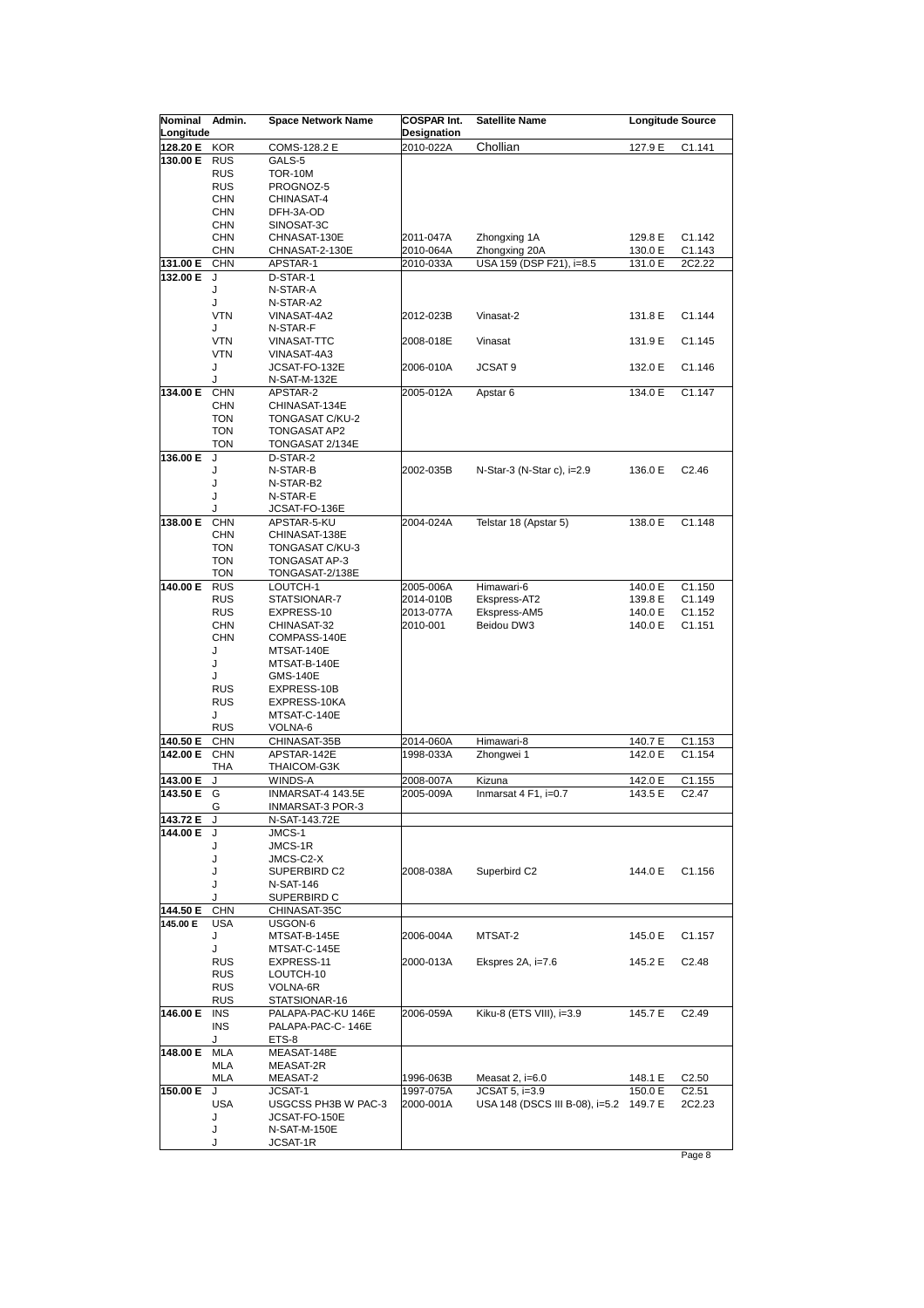| Nominal              | Admin.                   | <b>Space Network Name</b>               |                    | <b>COSPAR Int. Satellite Name</b>     | <b>Longiude Source</b> |                    |
|----------------------|--------------------------|-----------------------------------------|--------------------|---------------------------------------|------------------------|--------------------|
| Longitude            | <b>INS</b>               |                                         | <b>Designation</b> |                                       |                        |                    |
| 150.50 E<br>152.00 E | <b>AUS</b>               | PALAPA C4<br>AUSSAT B 152E MOB          | 2007-044A          | Optus D <sub>2</sub>                  | 152.0 E                | C1.158             |
|                      | <b>AUS</b>               | AUSSAT B 152E MXL                       |                    |                                       |                        |                    |
|                      | <b>USA</b>               | USGAE-9R                                | 2001-009A          | USA 157 (Milstar 2F2), i=7.1          | 152.2 E                | 2C2.24             |
|                      | AUS                      | AUSSAT B 152E                           |                    |                                       |                        |                    |
| 154.00 E             | J                        | JCSAT-2                                 | 2002-015A          | JC-Sat 8                              | 154.0 E                | C1.159             |
|                      | J<br>J                   | JCSAT-FO-154E                           |                    |                                       |                        |                    |
| 156.00 E AUS         |                          | JCSAT-2R<br>AUSSAT B 156E MOB           | 2009-044B          | Optus D3                              | 156.0 E                | C1.160             |
|                      | <b>AUS</b>               | AUSSAT B 156E MXL                       | 2003-028B          | Optus C1(Defense C1)                  | 156.0 E                | C1.161             |
|                      | <b>AUS</b>               | AUSSAT B 156E                           |                    |                                       |                        |                    |
|                      | <b>AUS</b>               | AUSSAT B 156E MC                        |                    |                                       |                        |                    |
|                      | <b>AUS</b>               | AUSSAT B 156E NZ<br>AUSSAT C 156E GOV   |                    |                                       |                        |                    |
|                      | <b>AUS</b><br><b>AUS</b> | AUSSAT D 156E FSS                       |                    |                                       |                        |                    |
|                      | AUS                      | ADF 156E GOV                            |                    |                                       |                        |                    |
|                      | <b>AUS</b>               | AUSSAT C 156E FSS                       |                    |                                       |                        |                    |
|                      | <b>AUS</b>               | AUSSAT C 156E GOVR                      |                    |                                       |                        |                    |
|                      | <b>AUS</b>               | AUSSAT B 156E S                         |                    |                                       |                        |                    |
| 157.00 E             | <b>USA</b><br><b>USA</b> | INTELSAT5A 157E<br>INTELSAT7 157E       | 1997-046A          | PAS 5, i=1.8                          | 157.0 E                | C2.53              |
|                      | <b>USA</b>               | <b>INTELSAT8 157E</b>                   |                    |                                       |                        |                    |
|                      | <b>USA</b>               | INTELSAT9 157E                          |                    |                                       |                        |                    |
| 158.00 E             | J                        | SUPERBIRD-A2                            |                    |                                       |                        |                    |
|                      | J                        | JMCS-3A                                 |                    |                                       |                        |                    |
|                      | J                        | SUPERBIRD-A                             |                    |                                       |                        |                    |
|                      | J                        | SUPERBIRD-A2-R                          | 1999-053A          | LMI <sub>1</sub>                      | 159.0 E                | C1.162             |
| 160.00 E AUS         |                          | AUSSAT B 160E MXL                       | 2006-043B          | Optus D1                              | 160.0 E                | C1.164             |
|                      | AUS                      | AUSSAT B 160E S                         |                    |                                       |                        |                    |
|                      | <b>AUS</b>               | AUSSAT B 160E MC                        |                    |                                       |                        |                    |
|                      | <b>CHN</b>               | COMPASS-160E                            | 2010-057A          | Beidou DW 6                           | 160.0 E                | C <sub>1.163</sub> |
|                      | AUS<br>AUS               | AUSSAT B 160E<br>AUSSAT B 160E NZ       |                    |                                       |                        |                    |
| 162.00 E             | J                        | SUPERBIRD-B2                            | 2000-012A          | Superbird 4                           | 162.0 E                | C1.165             |
|                      | J                        | SUPERBIRD-B2-KA                         |                    |                                       |                        |                    |
|                      | J                        | SUPERBIRD-B2-R                          |                    |                                       |                        |                    |
|                      | J                        | SUPERBIRD-B                             |                    |                                       |                        |                    |
|                      | J<br>J                   | JMCS-B4-X<br>N-SAT2-162E                |                    |                                       |                        |                    |
|                      | J                        | JMCS-3B                                 |                    |                                       |                        |                    |
| 163.00 E             | <b>CHN</b>               | CHINASAT-163E                           |                    |                                       |                        |                    |
|                      | CHN                      | CHINASAT-ROUTE15                        |                    |                                       |                        |                    |
| 164.00 E AUS         |                          | AUSSAT B 164E MXL                       | 2014-054A          | Optus 10                              | 164.0 E                | C1.166             |
|                      | <b>AUS</b>               | AUSSAT B 164E                           | 1994-055A          | Optus B3, i=5.9                       | 164.2 E                | C <sub>2.54</sub>  |
| 166.00 E             | AUS<br><b>USA</b>        | AUSSAT B 164E MOB<br>USASAT-14H         | 2012-030A          | Intelsat IS-19                        | 166.0 E                | C1.167             |
|                      | <b>RUS</b>               | PROGNOZ-6                               |                    |                                       |                        |                    |
|                      | <b>USA</b>               | USASAT-60B                              |                    |                                       |                        |                    |
| 167.00 E             | <b>CHN</b>               | CTDRS-2-167E                            | 2011-032A          | Tian Lian 1B, i=0.8                   | 167.0 E                | C <sub>2.55</sub>  |
|                      | <b>RUS</b>               | VSSRD-2                                 | 2011-074B          | Luch-5A                               | 166.9 E                | C <sub>1.168</sub> |
|                      | <b>RUS</b>               | VSSRD-2M                                |                    |                                       |                        |                    |
| 169.00 E USA         | <b>USA</b>               | USASAT-14G<br>USASAT-60J                | 1998-065A          | PAS <sub>8</sub>                      | 169.0 E                | C <sub>1.169</sub> |
| 171.00 E             | <b>CHN</b>               | CTDRS-2-171E                            |                    |                                       |                        |                    |
| 172.00 E             | <b>USA</b>               | FLTSATCOM-C W PAC-1                     |                    |                                       |                        |                    |
|                      | <b>USA</b>               | KASATCOM-5                              | 2005-052A          | <b>AMC 23</b>                         | 172.0 E                | C1.170             |
|                      | <b>USA</b>               | USASAT-14K                              | 1998-016A          | USA 138 (UFO F8), i=6.4               | 171.7 E                | 2C2.25             |
|                      | USA                      | USASAT-60A                              |                    |                                       |                        |                    |
| 175.00 E             | <b>USA</b><br><b>USA</b> | FLTSATCOM W PAC<br>USGCSS PH3 W PAC     |                    |                                       |                        |                    |
|                      | <b>USA</b>               | USGCSS PH3B W PAC                       |                    |                                       |                        |                    |
|                      | <b>USA</b>               | USGOVSAT-12                             | 2007-046A          | USA 195 (WGS SV-1)                    | 175.0 E                | 2C1.6              |
| 176.80 E             | <b>CHN</b>               | CTDRS-2-176.8E                          |                    |                                       |                        |                    |
| 177.00 E             | <b>USA</b>               | INTELSAT7 177E                          |                    |                                       |                        |                    |
| 177.50 E USA         |                          | MILSTAR 14                              |                    |                                       |                        |                    |
|                      | <b>USA</b>               | USGAE-4                                 |                    |                                       |                        |                    |
| 178.00 E USA         | USA                      | INTELSAT6 178E<br>INTELSAT7 178E        |                    |                                       |                        |                    |
|                      | <b>USA</b>               | INTELSAT8 178E                          |                    |                                       |                        |                    |
|                      | USA                      | INTELSAT9 178E                          |                    |                                       |                        |                    |
|                      | G                        | INMARSAT-3 POR-2                        | 1996-070A          | Inmarsat $3-F3$ , $i=1.6$             | 178.1 E                | C2.56              |
| 180.00 E             | <b>USA</b>               | USGCSS PH3 W PAC-2                      | 1995-038A          | USA 113 (DSCS IIIB-08), i=5.3 179.7 E |                        | 2C2.26             |
|                      | USA                      | USGCSS PH3B W PAC-2                     |                    |                                       |                        |                    |
|                      | <b>USA</b><br>USA        | <b>INTELSAT5 PAC3</b><br>INTELSAT7 180E | 2011-056A          | Intelsat IS-18                        | 180.0 E                | C1.171             |
|                      |                          |                                         |                    |                                       |                        | Page 9             |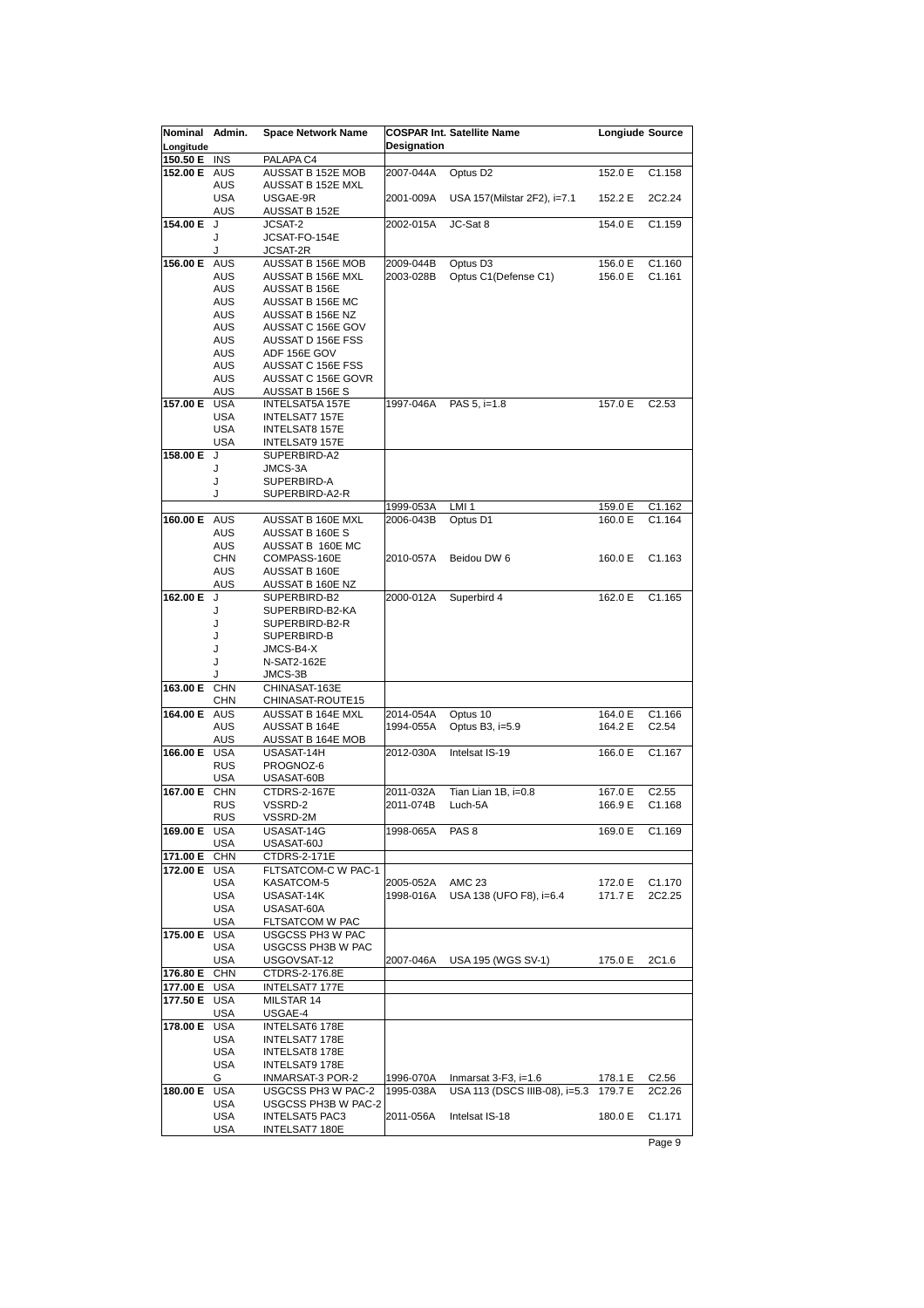| Nominal   | Admin.                   | <b>Space Network Name</b> |                    | <b>COSPAR Int. Satellite Name</b>                          | Longitud Source   |
|-----------|--------------------------|---------------------------|--------------------|------------------------------------------------------------|-------------------|
| Longitude |                          |                           | <b>Designation</b> |                                                            |                   |
| 177.00 W  | HOL                      | INTELSAT5 183E            | 2012-009A          | MUOS <sub>1</sub>                                          | 177.0 W 2C2.28    |
|           | HOL                      | <b>INTELSAT IBS 183E</b>  | 2002-015B          | Astra 3A, i=1.6                                            | 176.4 W C2.57     |
|           | <b>HOL</b>               | INTELSAT5A 183E           |                    |                                                            |                   |
|           | <b>USA</b>               | FLTSATCOM-C W PAC-2       |                    |                                                            |                   |
|           | <b>HOL</b>               | INTELSAT8 183E            |                    |                                                            | 177.0 W C1.172    |
|           | HOL<br><b>USA</b>        | <b>NSS-19</b><br>IRIS-8A  | 2009-008A          | NSS <sub>9</sub>                                           |                   |
|           | HOL                      | INTELSAT7 183 E           |                    |                                                            |                   |
| 174.00 W  | <b>USA</b>               | <b>TDRS 174W</b>          | 2002-055A          | TDRS 10                                                    | 174.4 W C2.58     |
| 171.00 W  | <b>USA</b>               | <b>TDRS WEST</b>          | 2013-004A          | <b>TDRS 11</b>                                             | 171.2 W C1.173    |
| 170.00 W  | <b>RUS</b>               | TOR-5M                    |                    |                                                            |                   |
|           | <b>RUS</b>               | GALS-4                    |                    |                                                            |                   |
|           | <b>RUS</b>               | TOR-5                     |                    |                                                            |                   |
|           | <b>RUS</b>               | STATSIONAR-10A            |                    |                                                            |                   |
|           | <b>RUS</b>               | STATSIONAR-10             |                    |                                                            |                   |
|           | <b>RUS</b>               | VOLNA-7                   |                    |                                                            |                   |
| 168.00 W  | <b>RUS</b>               | POTOK-3                   |                    |                                                            |                   |
|           | <b>RUS</b>               | FOTON-3                   |                    |                                                            |                   |
| 167.50 W  | <b>USA</b>               | <b>TDRS 167.5W</b>        | 1991-054B          | TDRS 5, i=3.4                                              | 167.3 W C2.59     |
| 165.00 W  | <b>USA</b>               | USGON-4                   | 2000-002A          | USA 149 (DSP F20), i=9.4                                   | 165.8 W 2C2.28    |
| 164.20 W  | <b>USA</b>               | <b>TDRS 164.2W</b>        |                    |                                                            |                   |
|           |                          |                           | 2014-020A          | USA 250 (NROL-67), i=4.1                                   | 162.8 W 2C2.29    |
| 160.00 W  | <b>RUS</b>               | <b>ESDRN</b>              |                    |                                                            |                   |
| 159.00 W  | <b>RUS</b>               | PROGNOZ-7                 |                    |                                                            |                   |
|           |                          |                           | 2013-050A          | USA 246 (AEHF SV-3), i=4.1                                 | 155.0 W 2C2.30    |
| 150.00 W  | <b>USA</b>               | USGAE-10R                 | 1995-060A          | USA 115(Milstar DFS-2), i=11.5                             | 150.0 W 2C2.31    |
| 145.00 W  | <b>USA</b>               | USGON-7                   |                    |                                                            |                   |
|           | <b>USA</b>               | FLTSATCOM-C W PAC-3       |                    |                                                            |                   |
| 144.00 W  | <b>USA</b>               | USLL-PAC                  | 2014-027A          | USA 252 (NROL-33), i=4.4                                   | 144.1 W 2C2.32    |
|           | <b>USA</b>               | P92-6                     |                    |                                                            |                   |
|           | <b>USA</b>               | P-197-2                   |                    |                                                            |                   |
|           | <b>USA</b>               | USTRO-2                   |                    |                                                            |                   |
|           | <b>USA</b>               | USCID W2                  |                    |                                                            |                   |
| 142.00W   | G                        | INMARSAT-3 POR EAST       |                    |                                                            |                   |
|           | G                        | INMARSAT-2 POR EAST       |                    |                                                            |                   |
| 141.00 W  | <b>USA</b>               | P92-5                     |                    |                                                            |                   |
|           | <b>USA</b>               | P-197-3                   |                    |                                                            |                   |
|           | USA                      | USLL-PAC 2                |                    |                                                            |                   |
|           | <b>USA</b><br><b>USA</b> | USTRO-3<br>USCID W1       |                    |                                                            |                   |
| 139.00 W  | <b>USA</b>               | USASAT-22I                | 2000-081B          | GE8(Aurora 3)                                              | 139.0 W C1.174    |
| 137.00 W  | <b>USA</b>               | USASAT-22J                | 2000-054B          | GE7                                                        | 137.0 W C1.175    |
|           | <b>USA</b>               | USASAT-22G                |                    |                                                            |                   |
| 135.00 W  | <b>USA</b>               | USGCSS PH3B E PAC         |                    |                                                            |                   |
|           | <b>USA</b>               | USASAT-22K                | 2004-003A          | AMC-10(GE10)                                               | 135.0 W C1.177    |
|           | <b>USA</b>               | GOES-WEST-1               | 2010-008A          | <b>GOES 15</b>                                             | 135.3 W C1.176    |
|           | <b>USA</b>               | GOES-WEST-2               |                    |                                                            |                   |
|           | <b>USA</b>               | USASAT-21A                | 2013-041A          | USA 244 (WGS SV-6)                                         | 135.2 W 2C1.7     |
|           | <b>USA</b>               | <b>GOES WEST</b>          |                    |                                                            |                   |
| 133.00 W  | <b>USA</b>               | USASAT-22A                | 2005-041A          | Galaxy 15                                                  | 133.0 W C1.178    |
|           | <b>USA</b>               | USASAT-35Y                |                    |                                                            |                   |
|           | <b>USA</b>               | LM-RPS-133W               |                    |                                                            |                   |
|           | USA                      | USASAT-50B                |                    |                                                            |                   |
| 131.00 W  | <b>USA</b>               | USASAT-35A                | 2004-017A          | AMC-11(GE11)                                               | 131.0 W C1.179    |
|           | USA                      | USASAT-22H                |                    |                                                            |                   |
| 130.00 W  | <b>USA</b>               | USGCSS PH3 E PAC-2        | 2014-043C          | USA 255 (Angels)                                           | 130.5 W 2C2.33    |
|           | <b>USA</b>               | USGCSS PH3B E PAC-2       | 2003-008A          | USA 167 (DSCS III A-3), i=3.0                              | 130.0 W 2C2.34    |
| 129.00 W  | <b>USA</b>               | USASAT-24N                | 2003-013B          | Galaxy XII                                                 | 129.0 W C1.180    |
|           | CAN                      | CAN-BSS7 TTC              | 2008-063A          | Ciel 2                                                     | 128.9 W C1.181    |
| 128.00 W  | <b>USA</b>               | ASC-1                     |                    |                                                            |                   |
| 127.00 W  | <b>USA</b>               | USASAT-35C                | 2003-044A          | Galaxy 13/Horizons-1                                       | 127.0 W C1.182    |
|           | J                        | N-SAT-127W                |                    |                                                            |                   |
|           | USA                      | USASAT-240                | 2001-046A          | USA 162 (SDS 3 F3), i=7.7<br>USA 187 (MITExOSC Sat), i=1.6 | 127.0 W 2C2.35    |
|           | USA<br>USA               | USASAT-50A<br>USNN-3      | 2006-024A          |                                                            | 126.4 W 2C2.36    |
| 125.00 W  | <b>USA</b>               | USASAT-22B                | 2005-030A          | Galaxy 14                                                  | 125.0 W C1.183    |
|           | <b>USA</b>               | USASAT-35D                | 2008-038B          | <b>AMC-21</b>                                              | 124.9 W C1.184    |
|           | G                        | AM-SAT 125W               | 2014-043A          | USA 253 (GSSAP 1), i=0.1                                   | 124.8 W 2C2.37    |
|           | USA                      | USASAT-50C                |                    |                                                            |                   |
| 123.00 W  | <b>USA</b>               | USASAT-35E                | 2008-024A          | Galaxy 18                                                  | 123.0 W C1.185    |
|           | <b>USA</b>               | USASAT-60H                |                    |                                                            |                   |
|           | USA                      | USASAT-24P                |                    |                                                            |                   |
| 121.00 W  | <b>USA</b>               | USASAT-31G                | 2003-034A          | EchoStar 9 (Telstar 13)                                    | 121.0 W C1.186    |
|           | PNG                      | PACSTAR-L4                |                    |                                                            |                   |
|           | <b>USA</b>               | USASAT-23G                |                    |                                                            |                   |
| 120.00 W  | USA                      | MILSTAR-6                 |                    |                                                            |                   |
| 119.00 W  | USA                      | USABSS-10                 | 2004-016A          | DirecTV-7S                                                 | 119.1 W C1.187    |
|           | USA                      | USABSS-7                  | 2014-043B          | USA 254 (GSSAP 2),, i=0.1                                  | 119.2 W<br>2C2.38 |
|           |                          |                           |                    |                                                            | Page 10           |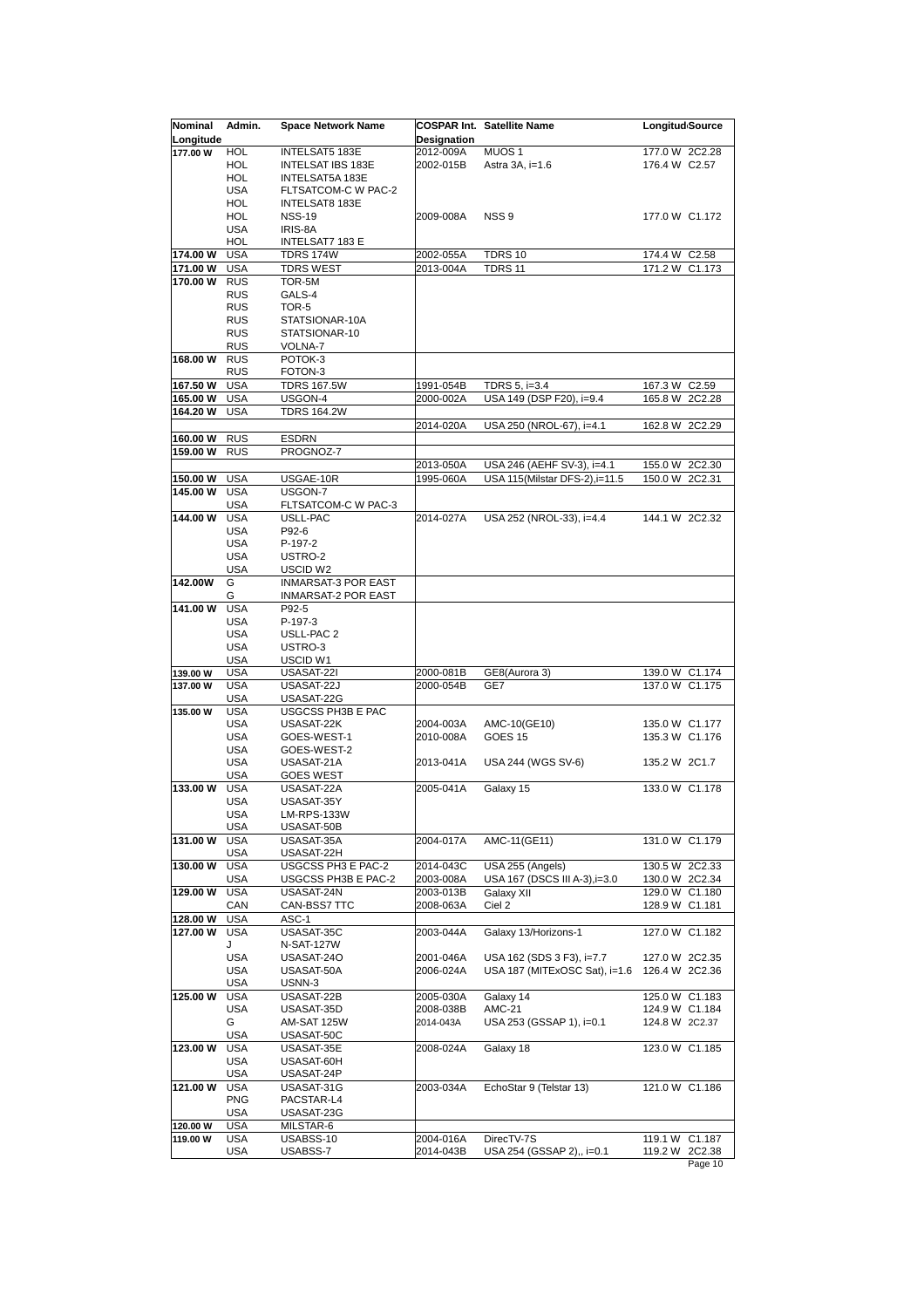| Nominal<br>Longitude | Admin.                   | <b>Space Network Name</b>              | Designation            | <b>COSPAR Int. Satellite Name</b>    | Longitud <sub>Gource</sub>             |
|----------------------|--------------------------|----------------------------------------|------------------------|--------------------------------------|----------------------------------------|
| 118.70 W             | CAN                      | ANIK E-D                               | 2002-006A              | EchoStar 7                           | 118.8 W C1.188                         |
|                      | <b>CAN</b>               | CANSAT KA-5X                           | 2010-010A              | EchoStar XIV                         | 118.9 W C1.189                         |
|                      | <b>CAN</b>               | <b>CANSAT KA-5</b>                     | 2007-009A              | Anik F3                              | 118.7 W C1.190                         |
|                      | CAN                      | CANSAT-18                              |                        |                                      |                                        |
| 116.80 W             | <b>MEX</b>               | MORELOS <sub>2</sub>                   |                        |                                      |                                        |
|                      | MEX                      | SATMEX <sub>8</sub>                    | 2013-012A              | Satmex 8                             | 116.8 W C1.191                         |
|                      | MEX                      | MEXSAT 116.8 KU EXT                    |                        |                                      |                                        |
| 116.15 W             | <b>USA</b>               | USASAT-28N                             | 2013-058A              | Sirius FM 6                          | 116.1 W C1.192                         |
| 115.00 W             | <b>USA</b>               | USASAT-28G                             | 2001-018A              | XM Radio 1 (Roll)                    | 115.2 W C1.193                         |
|                      | G                        | IOMSAT-11A                             | 2006-049A              | XM Radio 4 (Blues)                   | 115.2 W C1.194                         |
|                      |                          |                                        | 2011-059A              | ViaSat-1                             | 115.1 W C1.195                         |
| 114.90 W             | CAN                      | CANSAT-17                              |                        |                                      |                                        |
|                      | MEX                      | MEXSAT 114.9L-CEXT-X                   |                        |                                      |                                        |
|                      | <b>MEX</b>               | MEXSAT 114.9KU EXT                     | 2012-075B              | Mexsat Bicentenario                  | 114.8 W C1.196                         |
|                      | <b>MEX</b>               | MEXSAT-114.9C-KU                       | 1998-070A              | Satmex 5, i=1.3                      | 114.9 W C2.60                          |
| 113.50 W             | <b>MEX</b>               | MORELOS <sub>1</sub>                   |                        |                                      |                                        |
| 113.00 W             | <b>MEX</b>               | SOLIDARIDAD 2MA                        |                        |                                      |                                        |
|                      | MEX                      | SOLIDARIDAD 2M                         |                        |                                      |                                        |
|                      | MEX                      | SATMEX 7                               | 2006-020A              | Satmex 6                             | 113.0 W C1.197                         |
|                      | MEX                      | MEXSAT 113 KU EXT                      |                        |                                      |                                        |
|                      | <b>MEX</b>               | SOLIDARIDAD 2                          |                        |                                      |                                        |
|                      |                          |                                        | 1997-065A              | USA 134 (DSCS III B-10)              | 112.0 W 2C2.39                         |
| 111.10 W             |                          |                                        | 1993-074A<br>2006-054A | USA 97 (DSCS III B-10)<br>Wildblue 1 | 2C2.40<br>111.8 W<br>111.2 W<br>C1.199 |
|                      | CAN<br>CAN               | <b>CANSAT KA-4</b><br><b>ANIK E-B</b>  | 2009-035A              |                                      | 111.0 W C2.61                          |
|                      | CAN                      | CANSAT-24                              |                        | Terrestar 1, i=3.6                   |                                        |
|                      | CAN                      | ANIK-F2                                | 2004-027A              | Anik F <sub>2</sub>                  | 111.1 W C1.198                         |
| 110.20 W             | <b>USA</b>               | USABSS-6                               | 2006-003A              | Echostar 10                          | 110.2 W C1.200                         |
|                      |                          |                                        | 2002-023A              | DirecTV-5                            | 110.1 W C1.201                         |
| 110.00 W             | <b>USA</b>               | USABSS-5                               | 2008-035A              | Echostar 11                          | 110.0 W C1.202                         |
|                      |                          |                                        | 2002-062A              | Nimig 2                              | 109.2 W C1.203                         |
| 107.30 W             | <b>USA</b>               | LM-RPS-107.3W                          | 2012-035A              | Echostar 17                          | 107.1 W C1.207                         |
|                      | CAN                      | ANIK E-A                               | 2013-014A              | Anik G-1                             | 107.3 W C1.205                         |
|                      | CAN                      | ANIK-F1                                | 2000-076A              | Anik F1                              | 107.3 W C1.204                         |
|                      | CAN                      | CANSAT-34                              | 2005-036A              | Anik F1R                             | 107.3 W C1.206                         |
| 106.50 W             | CAN                      | <b>MSAT</b>                            | 1996-022A              | MSAT. i=6.3                          | 106.5 W C2.62                          |
| 105.00 W             | <b>USA</b>               | FLTSATCOM-C E PAC-1                    | 1995-057A              | USA 114 (UFO F6), i=8.1              | 105.2 W 2C2.41                         |
|                      | <b>USA</b>               | USASAT-23H                             | 2004-041A              | <b>AMC-15</b>                        | 105.0 W C1.209                         |
|                      | <b>USA</b><br><b>USA</b> | USASAT-31K<br>USASAT-35G               | 2006-054A<br>2009-033A | AMC-18                               | 104.9 W C1.210                         |
|                      | G                        | <b>GIBSAT A1</b>                       |                        | GOES 14                              | 104.4 W C1.208                         |
|                      | <b>USA</b>               | ATS-5                                  |                        |                                      |                                        |
| 103.00 W             | <b>USA</b>               | USASAT-31L                             | 2011-035A              | SES-3                                | 103.0 W C1.211                         |
|                      | <b>USA</b>               | USASAT-35H                             | 1996-054A              | GE <sub>1</sub>                      | 103.0 W C1.212                         |
|                      | <b>USA</b>               | USASAT-24F                             | 2005-015A              | Spaceway 1                           | 102.9 W C1.213                         |
|                      | <b>CAN</b>               | CAN-BSS19                              | 1998-019A              | AMSC-1, i=8.8                        | 103.3 W C2.63                          |
| 102.80 W             | <b>USA</b>               | USASAT-70W                             | 2007-032A              | DirecTV-10                           | 102.8 W C1.214                         |
|                      |                          |                                        | 2009-075A              | DirecTV-12                           | 102.7 W C1.215                         |
| 101.20 W             | <b>USA</b>               | USABSS-1                               | 2010-061A              | SkyTerra 1                           | 101.3 W C1.216                         |
| 101.00 W             | <b>USA</b>               | ACS-1                                  | 2001-052A              | DirecTV-4S                           | 101.2 W C1.217                         |
|                      | <b>USA</b>               | USASAT-31M                             | 2006-043A<br>2010-016A | DirecTV 9S<br>SES-1                  | 101.1 W C1.218<br>101.0 W C1.219       |
|                      | <b>USA</b>               | USASAT-35I                             | 2005-019A              | DirecTV-8                            | 100.9 W C1.220                         |
|                      | <b>USA</b>               | USASAT-7D                              |                        |                                      |                                        |
|                      | <b>USA</b>               | $MCS-1$                                |                        |                                      |                                        |
|                      | <b>USA</b>               | MSV-1A                                 |                        |                                      |                                        |
|                      | <b>USA</b>               | USABSS-21                              |                        |                                      |                                        |
| 100.80 W             | <b>USA</b>               | USABSS-2                               |                        |                                      |                                        |
| 100.00 W             | <b>USA</b>               | FLTSATCOM-C E PAC-2                    | 1995-003A              | USA 108 (UFO F4), i=8.7              | 100.0 W 2C2.42                         |
|                      | <b>USA</b>               | FLTSATCOM E PAC                        | 2013-036A              | MUOS <sub>2</sub>                    | 100.0 W 2C2.43                         |
| 99.20 W              | <b>USA</b>               | USASAT-70W                             | 2008-013A              | DirecTV-11                           | 99.2 W C1.221                          |
| 99.00 W              | <b>USA</b>               | USASAT-24J                             | 2005-046B              | Spaceway 2                           | 99.1 W C1.222                          |
|                      | USA                      | USASAT-31N                             | 2006-023A              | Galaxy 16                            | 99.0 W C1.223                          |
|                      | <b>USA</b>               | USASAT-35J                             |                        |                                      |                                        |
|                      | <b>USA</b>               | USASAT-60G                             |                        |                                      |                                        |
| 98.00 W              | G<br>G                   | INMARSAT-3 AOR WEST3<br>INMARSAT-4 98W | 2008-039A              | Inmarsat $4$ F3, i=3.0               | 98.0 W C2.64                           |
| 97.00 W              | <b>USA</b>               | USASAT-24D                             | 2008-045A              | Galaxy 19                            | 97.0 W C1.224                          |
|                      | <b>USA</b>               | USASAT-35K                             |                        |                                      |                                        |
| 96.80 W              | <b>USA</b>               | USOBO-2                                | 1991-080B              | USA 75 (DSP F16), i=14.6             | 96.4 W 2C2.44                          |
| 96.00 W              | <b>USA</b>               | USASAT-28L                             | 2009-034A              | Sirius FM 5                          | 96.0 W C1.225                          |
|                      |                          |                                        | 2000-038A              | EchoStar 6, $i=2.4$                  | 96.2 W C2.65                           |
| 95.00 W              | <b>USA</b>               | USASAT-24L                             | 2002-030A              | Galaxy 3C                            | 95.1 W C1.226                          |
|                      | <b>USA</b>               | USASAT-35L                             | 2014-002A              | Intelsat IS-30                       | 95.1 W C1.227                          |
|                      | G                        | UKSAT-10                               |                        |                                      |                                        |
|                      | <b>USA</b>               | USASAT-70O                             | 2007-036A              | Spaceway 3                           | 94.8 W C1.228                          |
|                      | <b>USA</b>               | USASAT-60E                             |                        |                                      |                                        |
|                      | USA<br><b>USA</b>        | USASAT-23F<br>COMSTAR-D2               |                        |                                      |                                        |
|                      |                          |                                        |                        |                                      |                                        |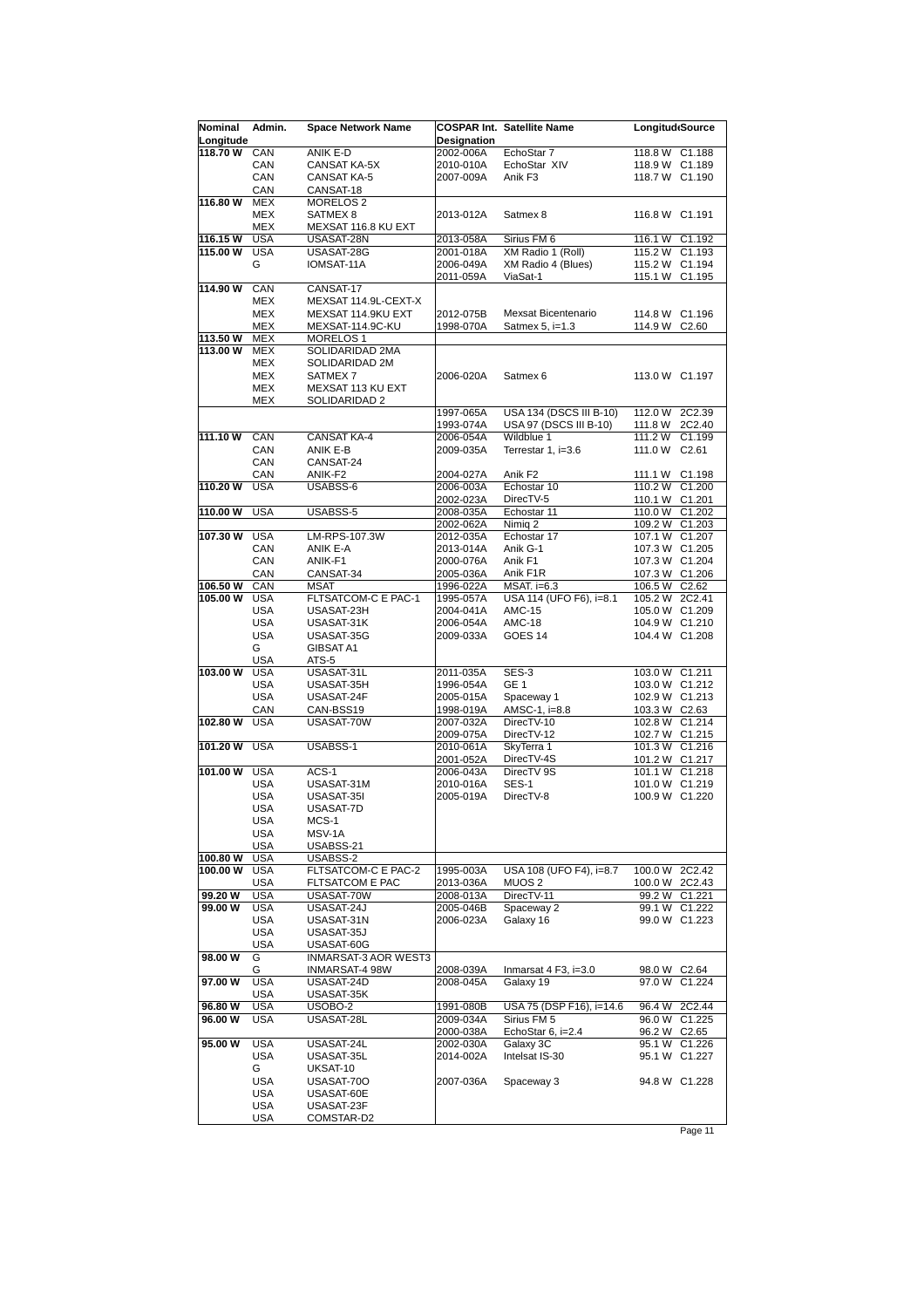| Nominal Admin.<br>Longitude |                          | <b>Space Network Name</b>           | <b>Designation</b>                  | <b>COSPAR IntSatellite Name</b>                        | Longitude Source |                    |
|-----------------------------|--------------------------|-------------------------------------|-------------------------------------|--------------------------------------------------------|------------------|--------------------|
| 93.00 W USA                 | <b>USA</b>               | USASAT-24S<br>USASAT-35L            | 1997-026A Telstar 5                 |                                                        | 93.1 W           | C1.229             |
|                             | G                        | ICO-G                               |                                     | 2008-016A ICO G1, i=4.2                                | 92.8 W           | C2.66              |
| 92.00 W                     | В                        | SBTS B4                             | 1998-006A                           | Brazilsat B-3A, i=2.3                                  | 92.0 W           | C2.67              |
| 91.10 W CAN                 |                          | CAN-BSS TTAC                        | 2012-026A                           | Nimig 6                                                | 91.1 W           | C1.230             |
| 91.00 W USA                 |                          | USASAT-24K                          | 2007-016B Galaxy 17                 |                                                        | 91.0 W           | C1.231             |
|                             | <b>USA</b><br><b>USA</b> | USASAT-35N<br>USASAT-9A             |                                     |                                                        |                  |                    |
|                             | <b>USA</b>               | USASAT-60E                          |                                     |                                                        |                  |                    |
|                             | CAN                      | CANSAT-30                           |                                     |                                                        |                  |                    |
| 90.00 W USA                 |                          | MILSTAR-1                           |                                     | 2003-012A USA 169 (Milstar-2 F4)                       | 89.9 W           | 2C2.48             |
|                             | <b>USA</b>               | USGAE-1                             |                                     |                                                        |                  |                    |
| 89.00 W USA                 |                          | USASAT-24E                          |                                     | 2005-022A Intelsat Americas 8                          | 89.0W            | C1.232             |
|                             | <b>USA</b><br><b>USA</b> | USASAT-31S<br>USASAT-35O            |                                     |                                                        |                  |                    |
| 87.00 W CAN                 |                          | USASAT-24T                          |                                     | 2013-075A Tupac Katari (TKSAT 1)                       | 87.2 W           | C1.233             |
|                             |                          | USASAT-35P                          | 2011-049A SES-2                     |                                                        | 87.0 W           | C1.234             |
| 86.50 W CAN                 |                          | CAN-BSS-9                           | 1999-027A Nimig                     |                                                        | 86.5 W           | C1.235             |
| 85.20 W USA                 |                          | USASAT-28K                          | 2010-053A                           | Sirius XM-5                                            | 85.2 W           | C1.236             |
| 85.10 W USA                 |                          | USASAT-28F                          | 2005-008A                           | XM Radio 3 (Rhytm)                                     | 85.1 W           | C1.237             |
| 85.00 W USA                 |                          | USASAT-35Q                          | 2004-048A AMC-16                    |                                                        | 85.0 W           | C1.238             |
|                             | <b>USA</b><br><b>USA</b> | USASAT-31U<br>USASAT-24U            |                                     |                                                        |                  |                    |
|                             | <b>USA</b>               | USASAT-9C                           |                                     |                                                        |                  |                    |
| 84.00 W                     | B                        | <b>B-SAT P</b>                      |                                     | 2000-046A Brasilsat B4                                 | 84.0 W           | C1.239             |
|                             |                          |                                     |                                     | 2000-007A Hispasat 1C                                  | 84.0 W           | C <sub>1.240</sub> |
| 83.00 W USA                 |                          | USASAT-24V                          |                                     | 2003-021A AMC-9 (GE-12)                                | 83.0 W           | C1.241             |
|                             | <b>USA</b>               | USASAT-35R                          |                                     |                                                        |                  |                    |
| 82.00 W CAN                 | CAN                      | <b>CANSAT KA-3</b><br>CAN-BSS1 TTAC | 2008-044A Nimig 4                   |                                                        | 82.0 W           | C1.242             |
|                             | CAN                      | CANSAT-31                           |                                     |                                                        |                  |                    |
| 81.00 W ARG                 |                          | P-P-SAT-1                           |                                     | 1997-002A GE-2, i=2.6                                  | 82.9 W           | C2.68              |
|                             |                          |                                     |                                     | 1990-021A Intelsat VI F-3, i=10.5                      | 80.5 W           | C2.69              |
| 79.00 W USA                 |                          | USASAT-24W                          | 2010-006A                           | Intelsat IS-16                                         | 79.0 W           | C1.243             |
|                             | <b>USA</b>               | USASAT-35C                          |                                     |                                                        |                  |                    |
|                             | <b>USA</b><br><b>USA</b> | TDRS-C2<br><b>TRDRS CENTRAL</b>     |                                     |                                                        |                  |                    |
| 78.00 W URG                 |                          | VENESAT-1                           |                                     | 2008-055A Simon Bolivar                                | 78.0 W           | C1.244             |
| 77.00 W USA                 |                          | USASAT-240                          |                                     | 1995-073A EchoStar 1                                   | 77.2 W           | C1.245             |
|                             |                          |                                     |                                     | 2011-054A QuezSat-1                                    | 77.0 W           | C1.246             |
| 75.00 W B                   |                          | SISCOMIS-4                          |                                     | 2002-039A EchoStar 8<br>2012-062A Star One C3          | 76.9 W<br>75.0 W | C1.247<br>C1.248   |
|                             | В                        | <b>B-SAT-S</b>                      |                                     |                                                        |                  |                    |
|                             | <b>USA</b>               | GOES-EAST-1                         |                                     |                                                        |                  |                    |
|                             | <b>USA</b>               | GOES-EAST-2                         |                                     |                                                        |                  |                    |
|                             | <b>USA</b>               | <b>GOES EAST</b>                    | 2006-018A GOES N                    |                                                        | 74.5 W           | C1.249             |
| 72.00 W ARG                 |                          | NAHUEL-C                            | 2008-050A Nimig 5<br>2000-067A GE 6 |                                                        | 72.7 W<br>72.0 W | C1.250<br>C1.251   |
|                             | <b>USA</b>               | USASAT-35W                          | 2014-062B Arsat-1                   |                                                        | 71.8 W           | Ind.4              |
| $70.00 W$ B                 |                          | SBTS C1                             |                                     | 2008-018B Star One C2                                  | 70.0 W           | C1.252             |
|                             | В                        | B-SAT-1C                            |                                     |                                                        |                  |                    |
|                             | B                        | SISCOMIS-3                          |                                     |                                                        |                  |                    |
|                             | в                        | SBTS-1<br>MILSTAR-8                 |                                     |                                                        | 67.6 W           | C <sub>2.70</sub>  |
| 68.00 W USA                 | В                        | B-SAT-IJ                            |                                     | 1999-033A Astra 1H, i=2.0<br>1994-070A Astra 1D, i=6.0 | 67.6 W           | C <sub>2.71</sub>  |
|                             |                          |                                     |                                     | 2010-039A USA 214 (AEHF SV-1)i=1.8                     | 68.0W            | 2C2.46             |
|                             |                          | 67.00 W CLM/ASA SIMON BOLIVAR 2     | 1999-060A GE 4                      |                                                        | 67.0 W           | C <sub>1.253</sub> |
|                             |                          |                                     | 1997-050A GE 3                      |                                                        | 67.0 W           | C1.254             |
| 65.00 W B                   | В                        | <b>B-SAT-R</b>                      | 2007056A                            | Star One C1                                            | 65.0 W           | C1.255             |
|                             | В                        | SISCOMIS-2<br>SBTS B <sub>2</sub>   |                                     |                                                        |                  |                    |
|                             | в                        | B-SAT-1R                            |                                     |                                                        |                  |                    |
| 63.00 $\overline{W}$        | В                        | B-SAT-1                             |                                     | 2011-021A Estrela do Sul 2                             | 63.0 W           | C1.256             |
|                             | В                        | <b>B-SAT-E</b>                      |                                     | 1995-016A Brazilsat B2, i=5.7                          | 63.2 W           | C2.72              |
| 62.00 W USA                 |                          | TDRS 62W                            |                                     | 1988-091A TDRS-West, i=14.5                            | 62.2 W           | C <sub>2.71</sub>  |
| 61.50 W USA                 |                          | USABSS-8                            |                                     | 1997-059A EchoStar 3<br>2003-033A Rainbow 1            | 61.8 W<br>61.4 W | C1.257<br>C1.258   |
|                             | <b>USA</b>               | USABSS-17                           |                                     | 2012-065A Echostar XVI                                 | 61.5 W           | C1.259             |
| 61.00 W                     | В                        | B-SAT-O                             |                                     | 2013-006A Amazonas 3                                   | 61.0 W           | C1.260             |
|                             | В                        | SBTS B3                             |                                     | 2009-054A Amazonas 2                                   | 61.0 W           | C1.261             |
|                             | <b>USA</b>               | USMB-1                              |                                     |                                                        |                  |                    |
| 60.00 W                     | В<br><b>USA</b>          | B-SAT-IO<br>GOES 60W                |                                     | 2009-054A Amazonas 4A                                  | 60.9 W           | C1.262             |
| 58.00 W                     | <b>USA</b>               | USASAT-25G                          |                                     | 2012-045A Intelsat IS-21                               | 58.0 W           | C <sub>1.263</sub> |
|                             | <b>USA</b>               | USASAT-26G                          |                                     |                                                        |                  |                    |
|                             | <b>USA</b>               | USASAT-26G-3                        |                                     |                                                        |                  |                    |
|                             |                          |                                     |                                     |                                                        |                  | Page 12            |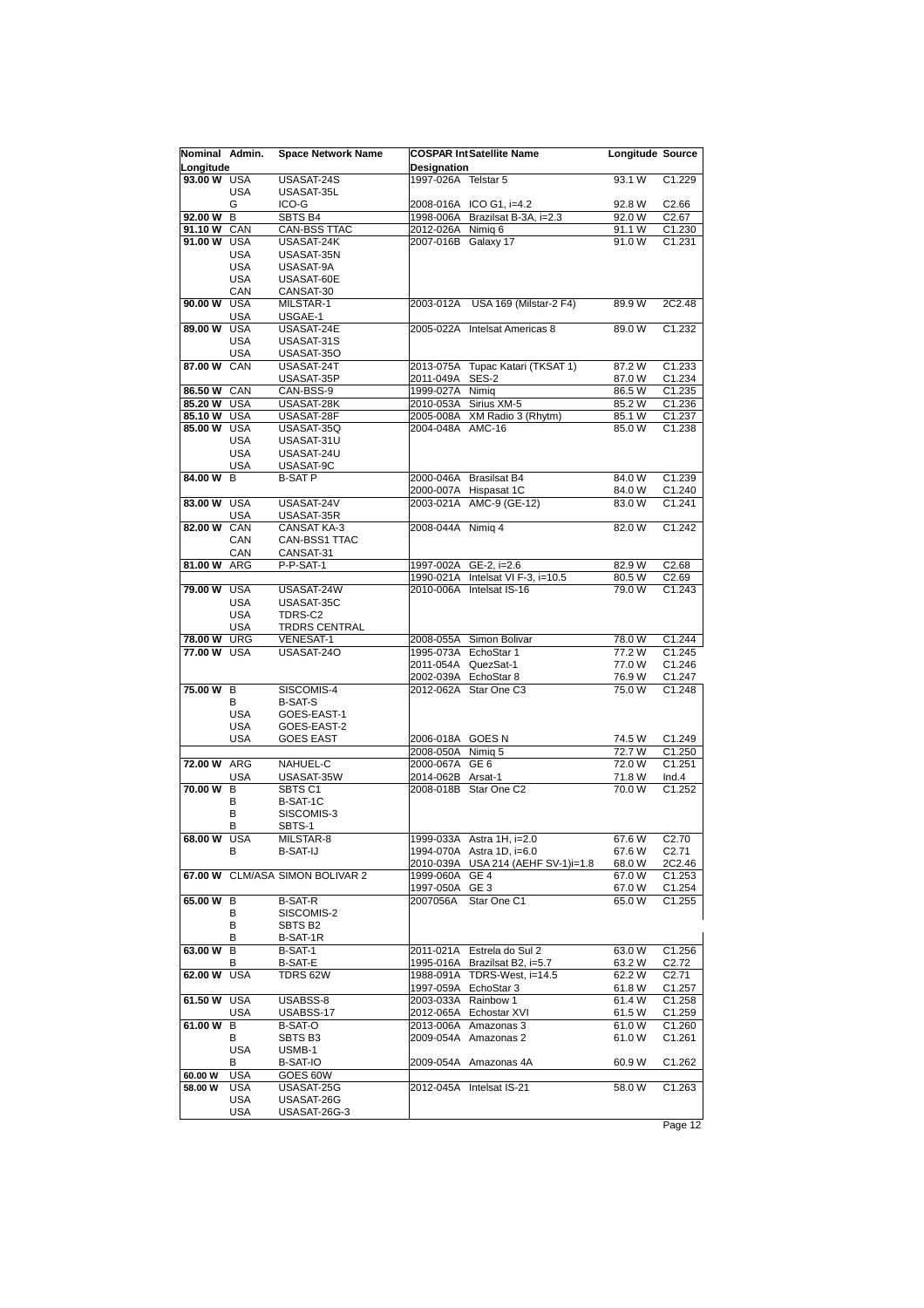| Nominal            | Admin.          | <b>Space Network Name</b>             |                    | <b>COSPAR Int. Satellite Name</b> | LongitudeSource |                   |
|--------------------|-----------------|---------------------------------------|--------------------|-----------------------------------|-----------------|-------------------|
| Longitude          |                 |                                       | <b>Designation</b> |                                   |                 |                   |
| 55.50 W            | <b>USA</b>      | INTELSAT7 304.5E                      | 1999-071A          | Galaxy 11                         | 55.6 W          | C1.264            |
|                    | <b>USA</b>      | INTELSAT8 304.5E                      | 1998-037A          | Intelsat 805                      | 55.5 W          | C1.265            |
|                    | <b>USA</b>      | INTELSAT9 304.5E                      | 2004-031A          | Amazonas                          | 55.4 W          | C1.266            |
| 55.00 W            | G               | INMARSAT-2 AOR WEST                   |                    |                                   |                 |                   |
| 54.00 W            | G               | <b>INMARSAT GSO-2J</b>                | 1997-027A          | Inmarsat 3-F4                     | 54.0 W          | C2.74             |
|                    | G               | INMARSAT-3 AOR WEST2                  |                    |                                   |                 |                   |
| 53.00 W            | <b>USA</b>      | <b>INTELSAT7 307E</b>                 | 2012-057A          | Intelsat IS-23                    | 53.0 W          | C1.267            |
|                    | G               | <b>INMARSAT GSO-2L</b>                |                    |                                   |                 |                   |
|                    | <b>USA</b>      | INTELSAT9 307E                        |                    |                                   |                 |                   |
|                    | <b>USA</b>      | INTELSAT8 307E                        |                    |                                   |                 |                   |
|                    | <b>USA</b>      | <b>INTELSAT IBS 307E</b>              |                    |                                   |                 |                   |
| 52.50 W            | <b>USA</b>      | <b>USGCSS PH3B W ATL</b>              | 2013-024A          | <b>USA 243 (WGS SV-5)</b>         | 52.5 W          | 2C1.8             |
| 50.00 W            | <b>USA</b>      | INTELSAT10 310E                       | 2000-072A          | PAS <sub>1R</sub>                 | 50.0 W          | C1.268            |
|                    | <b>USA</b>      | INTELSAT9 310E                        |                    |                                   |                 |                   |
|                    | <b>USA</b>      | INTELSAT7 310E                        |                    |                                   |                 |                   |
|                    | <b>USA</b>      | USASAT-550                            |                    |                                   |                 |                   |
| 49.40 W            | <b>USA</b>      | USOBO-3                               | 2014-004A          | TDRS 12, i=6.8                    | 49.3 W          | C2.75             |
| 49.00 W            | <b>USA</b>      |                                       |                    |                                   | 49.1 W          | 2C2.47            |
|                    |                 | TDRS 49W                              | 1994-084A          | USA 107 (DSP F17), i=13.4         |                 |                   |
| 48.00 W<br>47.00 W | В<br>ΙG         | B-SAT-1W                              | 1998-014A          | Intelsat 806 (NSS 806)            | 47.5 W          | C1.269            |
|                    |                 | GIBSAT-8B                             |                    |                                   |                 | C2.76             |
| 46.00 W            | <b>USA</b>      | TDRS 46W                              | 1993-003B          | TDRS 6, i=13.0                    | 45.8 W          |                   |
| 45.00 W            | <b>USA</b>      | USASAT-13I                            | 2010-034A          | Echostar XV                       | 45.1 W          | C1.270            |
|                    | <b>USA</b>      | USASAT-25D                            | 2009-064A          | Intelsat IS-14                    | 45.0 W          | C1.271            |
|                    | <b>USA</b>      | USASAT-55G                            |                    |                                   |                 |                   |
|                    | <b>USA</b>      | USASAT-60I                            |                    |                                   |                 |                   |
| 43.00 W            | <b>USA</b>      | USASAT-25C                            | 2007-044B          | Intelsat IS-11                    | 43.0 W          | C1.272            |
|                    | <b>USA</b>      | USASAT-26C                            | 2000-043A          | PAS 9, i=1.7                      | 43.1 W          | C <sub>2.77</sub> |
|                    | <b>USA</b>      | USASAT-35F                            |                    |                                   |                 |                   |
|                    | <b>USA</b>      | USASAT-50D                            |                    |                                   |                 |                   |
| 42.50 W            | <b>USA</b>      | USGCSS PH3 MID-ATL                    | 2003-040A          | USA 170 (DSCS III B-6), i=2.1     | 42.3 W          | 2C2.48            |
|                    | <b>USA</b>      | USGCSS PH3B MID-ATL                   |                    |                                   |                 |                   |
| 41.00 W            | <b>USA</b>      | <b>TDRS EAST-ISS</b>                  | 2002-011A          | TDRS 9, i=3.4                     | 40.9 W          | C2.78             |
|                    | <b>USA</b>      | <b>TDRS EAST</b>                      |                    |                                   |                 |                   |
| 40.50 W            | <b>HOL</b>      | INTELSAT5A 319.5E                     | 2013-026A          | SES-6                             | 40.5 W          | C1.273            |
|                    | <b>HOL</b>      | INTELSAT8 319.5E                      |                    |                                   |                 |                   |
|                    | <b>HOL</b>      | <b>NSS-18</b>                         |                    |                                   |                 |                   |
|                    | <b>HOL</b>      | <b>NSS-35</b>                         |                    |                                   |                 |                   |
|                    | <b>HOL</b>      | <b>NSS-57</b>                         |                    |                                   |                 |                   |
|                    | HOL             | INTELSAT K 319.5E                     |                    |                                   |                 |                   |
|                    | <b>HOL</b>      | INTELSAT7 319.5E                      |                    |                                   |                 |                   |
|                    | HOL             | INTELSAT IBS 319.5E                   |                    |                                   |                 |                   |
| 39.00 W            | G               | DJCF-2A                               |                    |                                   |                 |                   |
|                    | <b>USA</b>      | USGAE-17R                             | 1994-009A          | USA 99 (MILSTAR DFS-1)i'=10.6     | 38.9 W          | 2C2.49            |
| 38.00 W            | <b>USA</b>      | USGON-5                               |                    |                                   |                 |                   |
| 37.50 W            | <b>USA</b>      | USASAT-26A                            | 2009-009A          | Telstar 11N                       | 37.6 W          | C1.274            |
|                    | <b>USA</b>      | USASAT-25A-1                          | 2005-003A          | <b>AMC-12</b>                     | 37.4 W          | C1.275            |
|                    | <b>USA</b>      | USASAT-25A                            |                    |                                   |                 |                   |
| 34.50 W            | <b>USA</b>      | INTELSAT6-325.5E                      |                    |                                   |                 |                   |
|                    | <b>USA</b>      | INTELSAT7-325.5E                      |                    |                                   |                 |                   |
|                    | <b>USA</b>      | INTELSAT8-325.5E                      |                    |                                   |                 |                   |
|                    | <b>USA</b>      | INTELSAT9-325.5E                      | 2002-016A          | Intelsat 903                      | 34.5 W          | C1.276            |
| 34.00 W            | G               | SKYNET-4D                             | 2001-005B          | Skynet 4F, i=7.7                  | 34.0 W          | C2.79             |
|                    | G               | SKYNET-4M                             |                    |                                   |                 |                   |
|                    | G               | SKYNET-5A                             |                    |                                   |                 |                   |
| 33.50 W            | G<br>G          | UKDIGISAT-3                           | 2010-055A          | Hylas                             | 33.5 W          | C1.277            |
| 31.50 W            | <b>USA</b>      | UKDIGISAT-4A TT&C<br>INTELSAT8 328.5E | 2008-034A          | Protostar 1                       | 31.5 W          | C1.278            |
|                    | <b>USA</b>      | INTELSAT9 328.5E                      |                    |                                   |                 |                   |
| 30.40 W            | <b>USA</b>      | USDKH <sub>2</sub>                    |                    |                                   |                 |                   |
| 30.00 W            | Е               | HISPASAT-2A KU                        | 2006-007A          | Spainsat                          | 30.0 W          | C1.279            |
|                    |                 |                                       |                    |                                   |                 |                   |
|                    | Ε<br><b>USA</b> | HISPASAT-2D KU<br>USGGR-3             |                    |                                   |                 |                   |
|                    | Ε               | HISPASAT-2B 30KA                      |                    |                                   |                 |                   |
|                    | Ε               | HISPASAT-1D KU                        |                    |                                   |                 | C1.280            |
|                    | E               | HISPASAT-1                            | 2002-044A          | Hispasat 1D                       | 30.0 W          |                   |
|                    | E               | HISPASAT-2C3 KU                       | 2010-070A          | Hispasat 1E                       | 30.0 W          | C1.281            |
|                    | Ε               |                                       |                    |                                   |                 |                   |
|                    |                 | HISPASAT-2B KU                        |                    |                                   |                 |                   |
|                    | Ε               | HISPASAT-2AKA                         |                    |                                   |                 |                   |
|                    | USA             | USMB-2                                |                    |                                   |                 |                   |
|                    | <b>USA</b>      | USCID-E4                              |                    |                                   |                 |                   |
|                    | Ε               | HISPASAT-2A X                         |                    |                                   |                 |                   |
| 29.50 W            | <b>USA</b>      | INTELSAT6 330.5E                      | 1993-066A          | Intelsat VII F-1, i=2.4           | 29.5 W          | C <sub>2.80</sub> |
|                    | USA             | INTELSAT9 330.5E                      |                    |                                   |                 |                   |
|                    | <b>USA</b>      | INTELSAT8 330.5E                      |                    |                                   |                 |                   |
| 27.50 W            | <b>USA</b>      | INTELSAT6 332.5E                      |                    |                                   |                 |                   |
|                    | USA             | INTELSAT7 332.5E                      |                    |                                   |                 |                   |
|                    | <b>USA</b>      | INTELSAT8 332.5 E                     |                    |                                   |                 |                   |
|                    | <b>USA</b>      | INTELSAT9 332.5 E                     | 2003-007A          | Intelsat 907                      | 27.5 W          | C1.282            |
|                    |                 |                                       |                    |                                   |                 | Page 13           |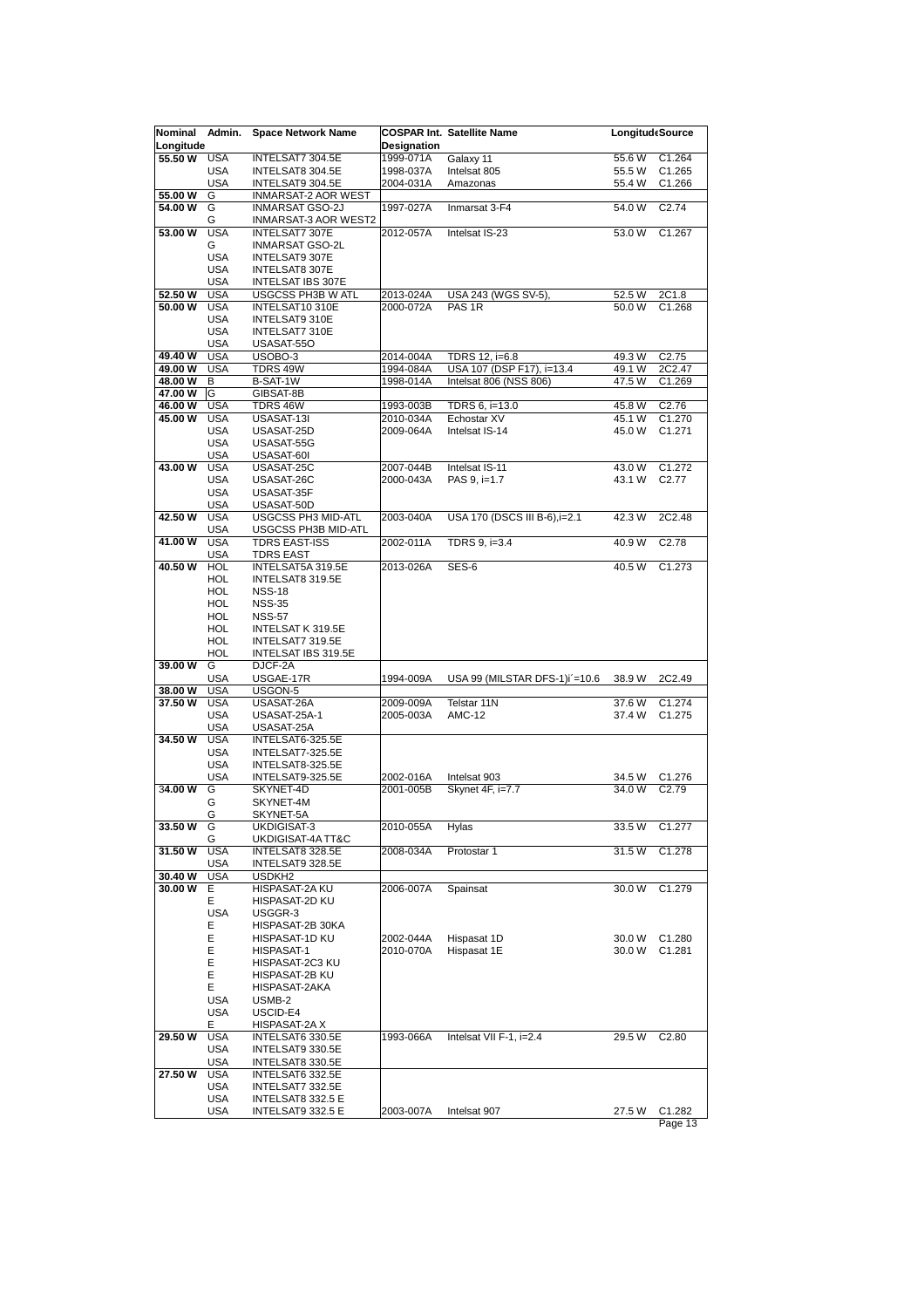| Nominal<br>Longitude | Admin.                   | <b>Space Network Name</b> | Designation | <b>COSPAR Int. Satellite Name</b> | LongitudeSource |                   |
|----------------------|--------------------------|---------------------------|-------------|-----------------------------------|-----------------|-------------------|
| 26.50 W              | <b>RUS</b>               | TOR-1M                    |             |                                   |                 |                   |
|                      | <b>RUS</b>               | GALS-1                    |             |                                   |                 |                   |
|                      | <b>RUS</b>               | STATSIONAR-17             |             |                                   |                 |                   |
|                      | <b>RUS</b>               | VOLNA-13                  |             |                                   |                 |                   |
| 26.00 W              | G                        | DJCF-2B                   |             |                                   |                 |                   |
|                      |                          |                           | 1998-029A   | USA 139 (Adv. Orion 2), i=9.2     | 25.7 W          | 2C2.50            |
| 25.00 W              | <b>RUS</b>               | TOR-9M                    |             |                                   |                 |                   |
|                      | <b>RUS</b>               | STATSIONAR-8              |             |                                   |                 |                   |
|                      | <b>RUS</b>               | GALS-9                    |             |                                   |                 |                   |
|                      | <b>RUS</b>               | VOLNA-1A                  |             |                                   |                 |                   |
| 24.50 W              | <b>USA</b>               | INTELSAT6 335.5E          |             |                                   |                 |                   |
|                      | <b>USA</b>               | INTELSAT7 335.5E          |             |                                   |                 |                   |
|                      | <b>USA</b>               | INTELSAT8 335.5E          |             |                                   |                 |                   |
|                      | <b>USA</b>               | INTELSAT9 335.5E          | 2002-027A   | Intelsat 903                      | 24.5 W          | C1.283            |
| 24.00 W              | <b>USA</b>               | USCID <sub>E3</sub>       |             |                                   |                 |                   |
|                      | <b>RUS</b>               | PROGNOZ-1                 |             |                                   |                 |                   |
| 23.00 W              | <b>USA</b>               | <b>FLTSATCOM ATL</b>      | 1996-042A   | USA 127 (UFO F7), i=7.3           | 22.9 W          | 2C2.57            |
| 22.50 W              | <b>USA</b>               | FLTSATCOM-C E ATL-1       |             |                                   |                 |                   |
|                      | <b>USA</b>               | KASATCOM-2                |             |                                   |                 |                   |
| 22.00 W              | <b>HOL</b>               | <b>NSS-16</b>             | 2012-007A   | SES-4                             | 22.0 W          | C1.284            |
| 21.50 W              | <b>HOL</b>               | INTELSAT K 338.5E         |             |                                   |                 |                   |
|                      | <b>HOL</b>               | INTELSAT5A 338.5E         |             |                                   |                 |                   |
|                      | HOL                      | INTELSAT7 338.5E          |             |                                   |                 |                   |
|                      | HOL                      | INTELSAT8 338.5E          |             |                                   |                 |                   |
| 20.20 W              | BEL                      | SATCOM-4/20.2W            |             |                                   |                 |                   |
| 20.00 W              | <b>USA</b>               | INTELSAT6 340E            |             |                                   |                 |                   |
|                      | <b>USA</b>               | INTELSAT7 340E            |             |                                   |                 |                   |
|                      | <b>USA</b>               | INTELSAT8 340E            |             |                                   |                 |                   |
|                      | <b>HOL</b>               | <b>NSS-31</b>             | 2002-19A    | NSS-7                             | 20.0 W          | C1.285            |
|                      | <b>USA</b>               | INTELSAT9 340E            |             |                                   |                 |                   |
| 19.00 W              | <b>USA</b>               | USMB-3                    |             |                                   |                 |                   |
| 18.00 W              | <b>USA</b>               | INTELSAT7 342E            | 1998-052A   | PAS 7, i=1.3                      | 18.2 W          | C2.81             |
|                      | <b>USA</b>               | INTELSAT8 342E            |             |                                   |                 |                   |
|                      | <b>USA</b>               | INTELSAT9 342E            | 2001-024A   | Intelsat 901                      | 18.0 W          | C1.286            |
| 17.80 W              | G                        | SKYNET-5E                 | 2008-030A   | Skynet 5C                         | 17.8 W          | C1.287            |
|                      |                          |                           | 2012-019A   | USA 235 (AEHF-2), i=2.6           | 16.5 W          | 2C2.52            |
| 16.00 W              | <b>RUS</b>               | <b>WSDRN</b>              | 2012-061A   | Luch-5B, i=1.7                    | 16.0 W          | C <sub>2.82</sub> |
|                      | <b>RUS</b>               | WSDRN-M                   |             |                                   |                 |                   |
|                      | <b>RUS</b>               | ZSSRD-2                   |             |                                   |                 |                   |
| 15.50 W              | <b>USA</b>               | FLTSATCOM-C E ATL-2       | 1989-077A   | USA 46 (FLTSATCOM F8)i=12.4       | 15.6 W          | 2C2.53            |
|                      | G                        | INMARSAT-2-AOR EAST       |             |                                   |                 |                   |
|                      | G                        | INMARSAT-3-AOR EAST       | 1996-053A   | Inmarsat $3$ -F2, $i=0.8$         | 15.5 W          | C <sub>2.83</sub> |
| 15.00 W              | <b>USA</b>               | USASAT-14L                | 1999-059A   | Orion 2                           | 15.0 W          | C1.288            |
| 14.50 W RUS          |                          | GOMS-1M                   |             |                                   |                 |                   |
|                      | <b>RUS</b>               | GOMS-14.5W                |             |                                   |                 |                   |
| 14.00 W              | <b>RUS</b>               | <b>EXPRESS-2</b>          | 2002-029A   | Ekspress A1R, i=4.4               | 14.0 W          | C <sub>2.84</sub> |
|                      | <b>RUS</b>               | EXPRESS-2B                | 2006-024C   | USA 189 (NRL) i=6.7               | 13.8 W          | 2C2.54            |
|                      | <b>RUS</b>               | VOLNA-2                   |             |                                   |                 |                   |
| 13.50 W              | <b>RUS</b>               | POTOK-1                   |             |                                   |                 |                   |
|                      | <b>RUS</b>               | FOTON-1                   |             |                                   |                 |                   |
| 13.00 W              | <b>USA</b>               | P92-4                     |             |                                   |                 |                   |
|                      | <b>USA</b>               | P-197-4                   |             |                                   |                 |                   |
|                      | USA                      | USTRO-4                   |             |                                   |                 |                   |
|                      | <b>USA</b>               | USCID-E2                  |             |                                   |                 |                   |
| 12.50 W              | <b>USA</b>               | USLL-ATL2                 | 2002-040A   | Atlantic Bird 1                   | 12.5 W          | C1.289            |
|                      | F/EUT                    | EUTELSAT 3-12.5W          |             |                                   |                 |                   |
|                      | F                        | F-SAT-KU2-E-12.5          |             | USA 211 (WGS SV-3), i=0.1         |                 |                   |
| 12.00 W              | <b>USA</b>               | <b>USGCSS PH3B ATL</b>    | 2009-068A   |                                   | 12.0 W          | 2C1.9             |
|                      | <b>USA</b><br><b>USA</b> | USGOVSAT-8<br>TDRS-12W    |             |                                   |                 |                   |
|                      | <b>USA</b>               |                           |             |                                   |                 |                   |
| 11.00 W              | <b>RUS</b>               | TDRS-12WR<br>EXPRESS-3    | 2009-007A   | Ekspress AM-44                    | 11.0 W          | C1.290            |
|                      | <b>RUS</b>               | VOLNA-3R                  |             |                                   |                 |                   |
| 10.00 W              | <b>USA</b>               | USLL-ATL                  | 2012-033A   | USA 236 (SDS 3 F7), i=2.9         | 10.1 W          | 2C255             |
|                      | <b>USA</b>               | P92-3                     |             |                                   |                 |                   |
|                      | <b>USA</b>               | P-197-S                   |             |                                   |                 |                   |
|                      | <b>USA</b>               | USTRO-5                   |             |                                   |                 |                   |
|                      | F/ESA                    | MSG-S2                    |             |                                   |                 |                   |
|                      | USA                      | USMB-4                    |             |                                   |                 |                   |
|                      | USA                      | USCID-E1                  |             |                                   |                 |                   |
|                      |                          |                           |             |                                   |                 |                   |